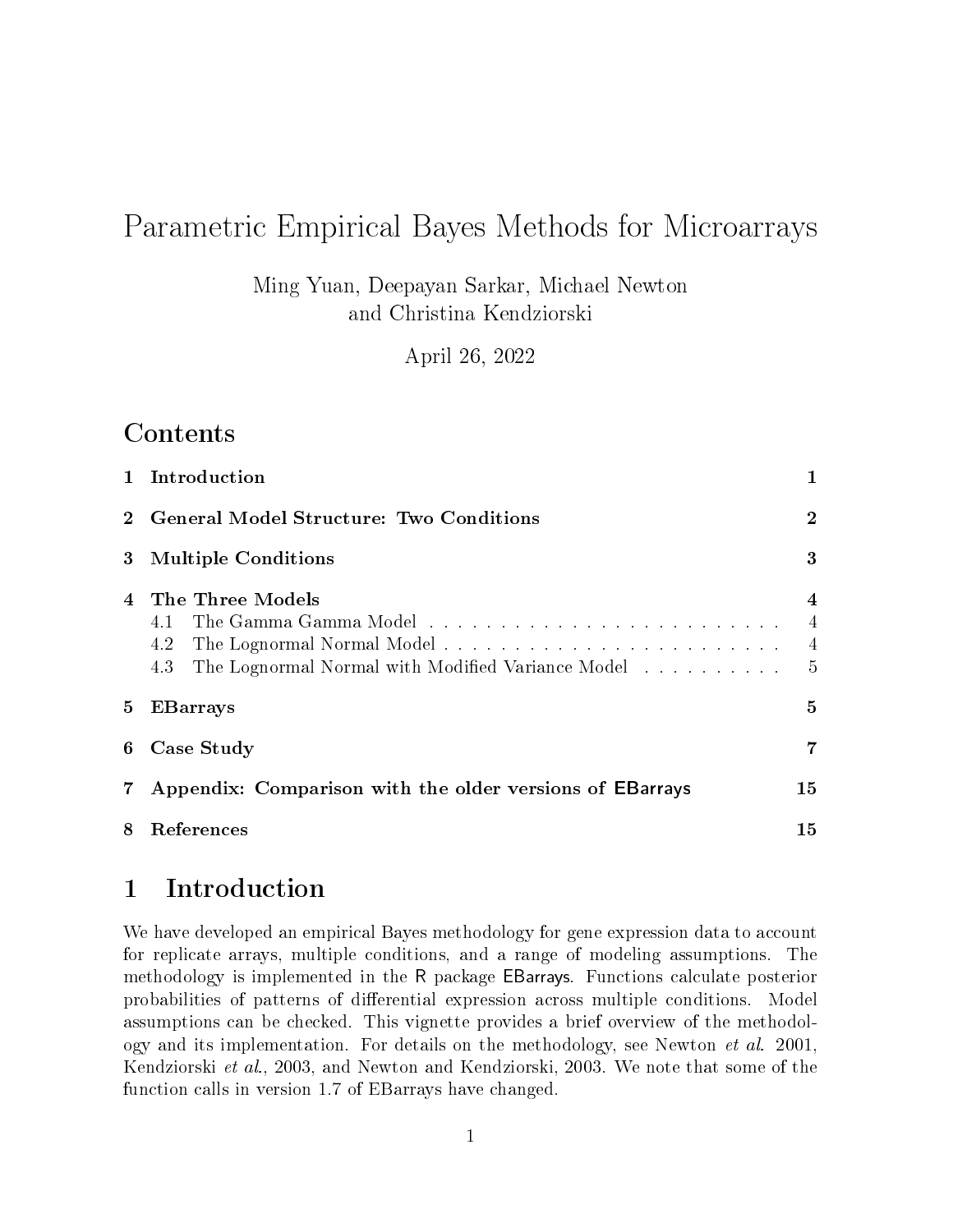### 2 General Model Structure: Two Conditions

Our models attempt to characterize the probability distribution of expression measurements  $\mathbf{x}_j = (x_{j1}, x_{j2}, \dots, x_{jI})$  taken on a gene j. As we clarify below, the parametric specifications that we adopt allow either that these  $x_{ji}$  are recorded on the original measurement scale or that they have been log-transformed. Additional assumptions can be considered within this framework. A baseline hypothesis might be that the I samples are exchangeable (i.e., that potentially distinguishing factors, such as cell-growth conditions, have no bearing on the distribution of measured expression levels). We would thus view measurements  $x_{ji}$  as independent random deviations from a gene-specific mean value  $\mu_j$ and, more specifically, as arising from an observation distribution  $f_{obs}(\cdot|\mu_i)$ .

When comparing expression samples between two groups (e.g., cell types), the sample set  $\{1, 2, \ldots, I\}$  is partitioned into two subsets, say  $s_1$  and  $s_2$ ;  $s_c$  contains the indices for samples in group  $c$ . The distribution of measured expression may not be affected by this grouping, in which case our baseline hypothesis above holds and we say that there is equivalent expression,  $\mathrm{EE}_j$ , for gene  $j$ . Alternatively, there is differential expression  $(DE_i)$  in which case our formulation requires that there now be two different means,  $\mu_{i1}$ and  $\mu_{i2}$ , corresponding to measurements in  $s_1$  and  $s_2$ , respectively. We assume that the gene effects arise independently and identically from a system-specific distribution  $\pi(\mu)$ . This allows for information sharing amongst genes. Were we instead to treat the  $\mu_j$ 's as fixed effects, there would be no information sharing and potentially a loss in efficiency.

Let p denote the fraction of genes that are differentially expressed (DE); then  $1-p$ denotes the fraction of genes equivalently expressed (EE). An EE gene j presents data  $\mathbf{x}_j = (x_{j1}, \dots, x_{jI})$  according to a distribution

$$
f_0(\mathbf{x}_j) = \int \left( \prod_{i=1}^I f_{obs}(x_{ji}|\mu) \right) \pi(\mu) d\mu.
$$
 (1)

Alternatively, if gene j is DE, the data  $\mathbf{x}_j = (\mathbf{x}_{j1}, \mathbf{x}_{j2})$  are governed by the distribution

$$
f_1(\mathbf{x}_j) = f_0(\mathbf{x}_{j1}) f_0(\mathbf{x}_{j2})
$$
\n(2)

owing to the fact that different mean values govern the different subsets  $\mathbf{x}_{j1}$  and  $\mathbf{x}_{j2}$  of samples. The marginal distribution of the data becomes

$$
pf_1(\mathbf{x}_j) + (1-p)f_0(\mathbf{x}_j). \tag{3}
$$

With estimates of p,  $f_0$ , and  $f_1$ , the posterior probability of differential expression is calculated by Bayes' rule as

$$
\frac{p f_1(\mathbf{x}_j)}{p f_1(\mathbf{x}_j) + (1-p) f_0(\mathbf{x}_j)}.
$$
\n(4)

To review, the distribution of data involves an observation component, a component describing variation of mean expression  $\mu_j,$  and a discrete mixing parameter  $p$  governing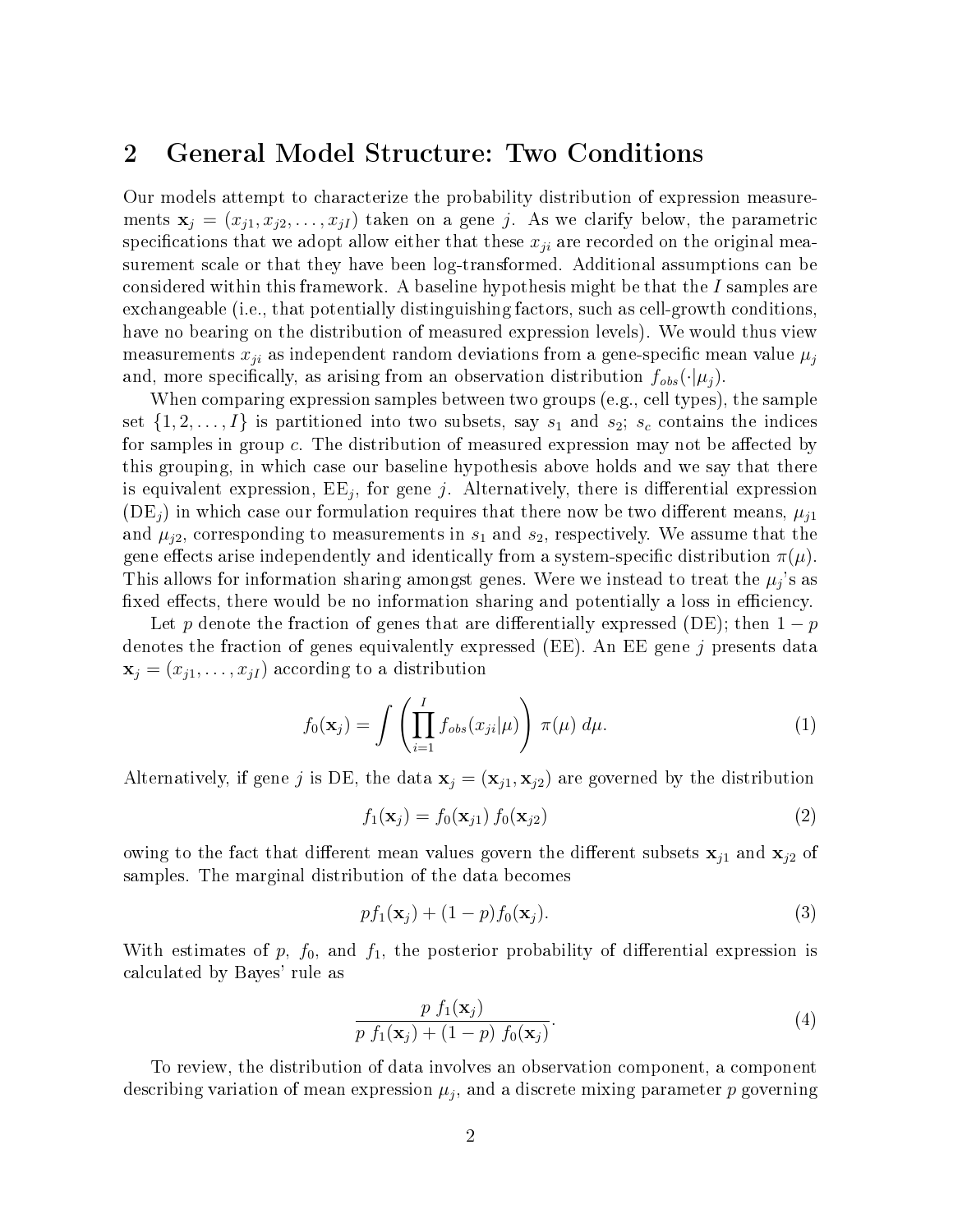the proportion of genes differentially expressed between conditions. The first two pieces combine to form a key predictive distribution  $f_0(\cdot)$  (see (1)), which enters both the marginal distribution of data  $(3)$  and the posterior probability of differential expression (4).

## 3 Multiple Conditions

Many studies take measurements from more than two conditions, and this leads us to consider more patterns of mean expression than simply DE and EE. For example, with three conditions, there are five possible patterns among the means, including equivalent expression across the three conditions (1 pattern), altered expression in just one condition (3 patterns), and distinct expression in each condition (1 pattern). We view a pattern of expression for a gene  $j$  as a grouping or clustering of conditions so that the mean level  $\mu_j$  is the same for all conditions grouped together. With microarrays from four cell conditions, there are 15 different patterns, in principle, but with extra information we might reduce the number of patterns to be considered. We discuss an application in Section 6 with four conditions, but the context tells us to look only at a particular subset of four patterns.

We always entertain the null pattern of equivalent expression among all conditions. Consider m additional patterns so that  $m+1$  distinct patterns of expression are possible for a data vector  $\mathbf{x}_j = (x_{j1}, \dots, x_{jI})$  on some gene  $j$ . Generalizing  $(3)$ ,  $\mathbf{x}_j$  is governed by a mixture of the form

$$
\sum_{k=0}^{m} p_k f_k(\mathbf{x}_j),\tag{5}
$$

where  ${p_k}$  are mixing proportions and component densities  ${f_k}$  give the predictive distribution of measurements for each pattern of expression. Consequently, the posterior probability of expression pattern k is

$$
P(k|\mathbf{x}_j) \propto p_k f_k(\mathbf{x}_j). \tag{6}
$$

The pattern-specific predictive density  $f_k(\mathbf{x}_j)$  may be reduced to a product of  $f_0(\cdot)$ , contributions from the different groups of conditions, just as in  $(2)$ ; this suggests that the multiple-condition problem is really no more difficult computationally than the twocondition problem except that there are more unknown mixing proportions  $p_k$ . Furthermore, it is this reduction that easily allows additional parametric assumptions to be considered within the EBarrays framework. In particular, three forms for  $f_0$  are currently specified (see section 4), but other assumptions can be considered simply by providing alternative forms for  $f_0$ .

The posterior probabilities (6) summarize our inference about expression patterns at each gene. They can be used to identify genes with altered expression in at least one condition, to order genes within conditions, to classify genes into distinct expression patterns and to estimate FDR.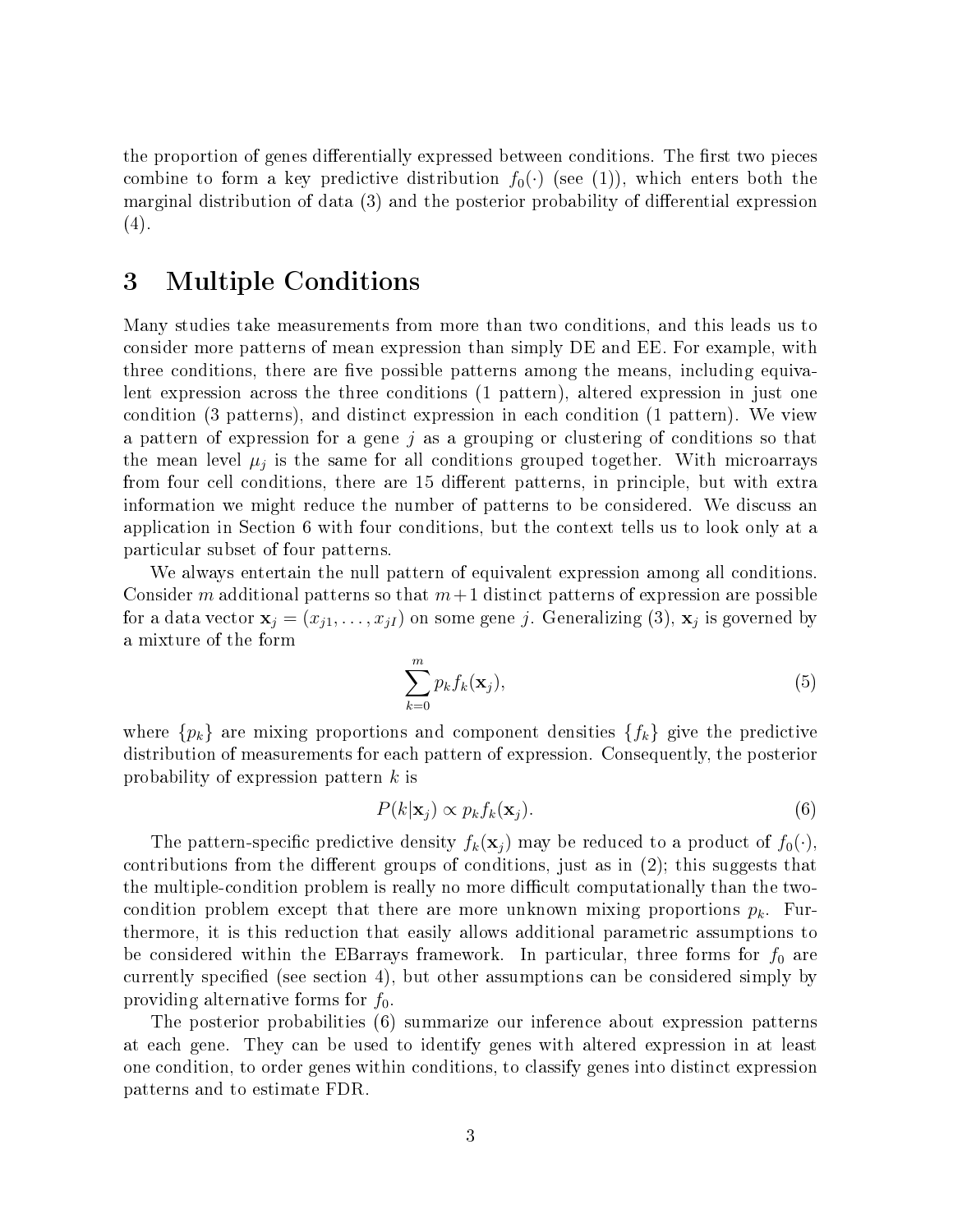### 4 The Three Models

We consider three particular specifications of the general mixture model described above. Each is determined by the choice of observation component and mean component, and each depends on a few additional parameters  $\theta$  to be estimated from the data. As we will demonstrate, the model assumptions can be checked using diagnostic tools implemented in EBarrays, and additional models can be easily implemented.

#### 4.1 The Gamma Gamma Model

In the Gamma-Gamma (GG) model, the observation component is a Gamma distribution having shape parameter  $\alpha > 0$  and a mean value  $\mu_j$ ; thus, with scale parameter  $\lambda_j = \alpha/\mu_j$ 

$$
f_{obs}(x|\mu_j) = \frac{\lambda_j^{\alpha} x^{\alpha - 1} \exp\{-\lambda_j x\}}{\Gamma(\alpha)}
$$

for measurements  $x > 0$ . Note that the coefficient of variation (CV) in this distribution is  $1/\sqrt{\alpha},$  taken to be constant across genes  $j.$  Matched to this observation component is a marginal distribution  $\pi(\mu_i)$ , which we take to be an inverse Gamma. More specifically, fixing  $\alpha$ , the quantity  $\lambda_j = \alpha/\mu_j$  has a Gamma distribution with shape parameter  $\alpha_0$ and scale parameter  $\nu$ . Thus, three parameters are involved,  $\theta = (\alpha, \alpha_0, \nu)$ , and, upon integration, the key density  $f_0(\cdot)$  has the form

$$
f_0(x_1, x_2, \dots, x_I) = K \frac{\left(\prod_{i=1}^I x_i\right)^{\alpha - 1}}{\left(\nu + \sum_{i=1}^I x_i\right)^{I\alpha + \alpha_0}},\tag{7}
$$

where

$$
K = \frac{\nu^{\alpha_0} \Gamma(I\alpha + \alpha_0)}{\Gamma^I(\alpha) \Gamma(\alpha_0)}.
$$

### 4.2 The Lognormal Normal Model

In the lognormal normal (LNN) model, the gene-specific mean  $\mu_j$  is a mean for the log-transformed measurements, which are presumed to have a normal distribution with common variance  $\sigma^2$ . Like the GG model, LNN also demonstrates a constant CV:  $\sqrt{\exp(\sigma^2)-1}$  on the raw scale. A conjugate prior for the  $\mu_j$  is normal with some underlying mean  $\mu_0$  and variance  $\tau_0^2$ . Integrating as in (1), the density  $f_0(\cdot)$  for an *n*-dimensional input becomes Gaussian with mean vector  $\underline{\mu}_0 = (\mu_0, \mu_0, \dots, \mu_0)^t$  and exchangeable covariance matrix

$$
\mathbf{\Sigma}_n = \left(\sigma^2\right)\mathbf{I}_n + \left(\tau_0^2\right)\mathbf{M}_n,
$$

where  $I_n$  is an  $n \times n$  identity matrix and  $M_n$  is an  $n \times n$  matrix of ones.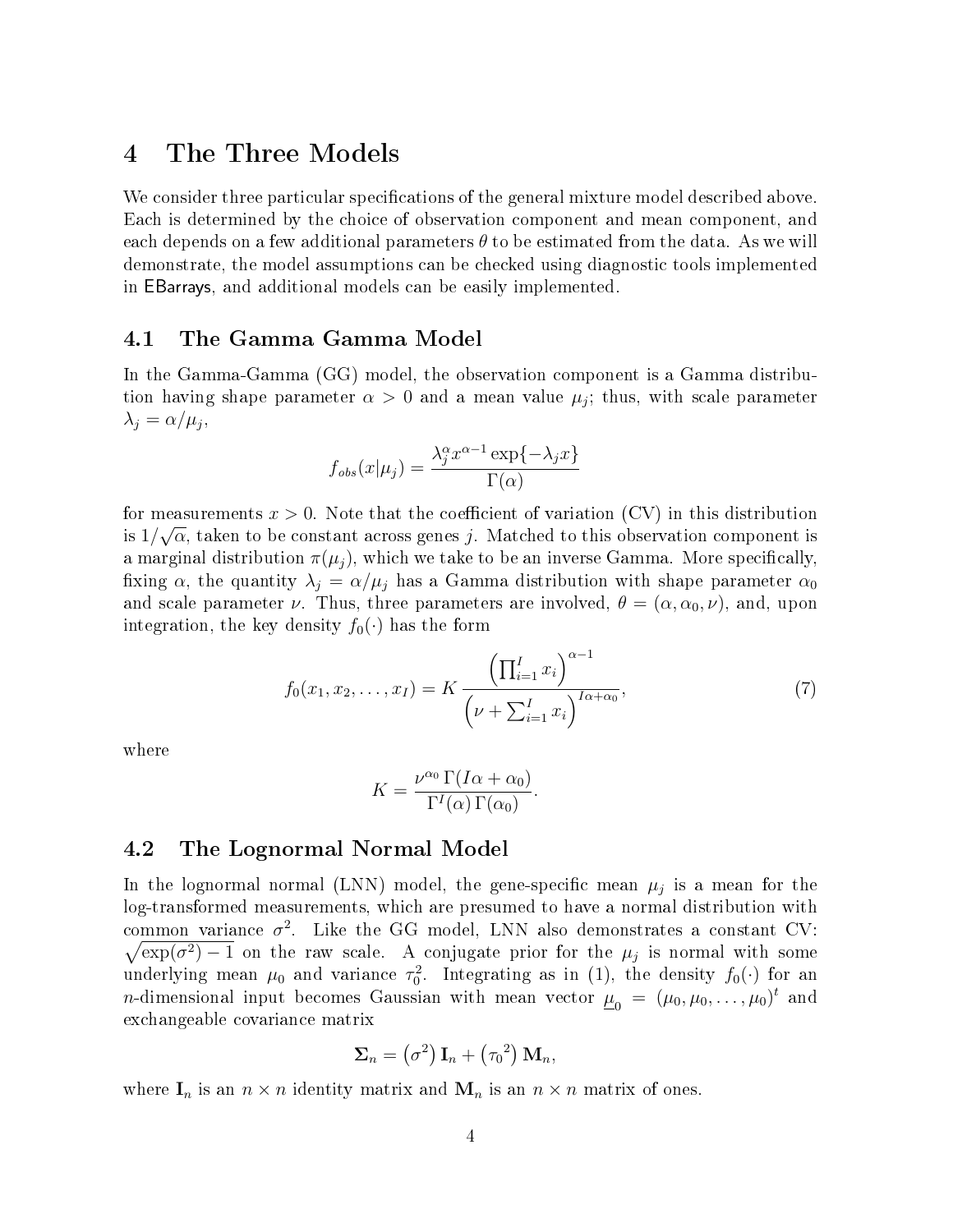#### 4.3 The Lognormal Normal with Modified Variance Model

In the lognormal normal with modied variance (LNNMV) model, the log-transformed measurements are presumed to have a normal distribution with gene-specific mean  $\mu_i$ and gene-specific variance  $\sigma_j^2$ . With the same prior for the  $\mu_j$  as in the LNN model, the density  $f_0(\cdot)$  for an *n*-dimensional input from gene j becomes Gaussian with mean vector  $\underline{\mu}_0 = (\mu_0, \mu_0, \dots, \mu_0)^t$  and exchangeable covariance matrix

$$
\mathbf{\Sigma}_n = \left(\sigma_j^2\right)\mathbf{I}_n + \left(\tau_0^2\right)\mathbf{M}_n,
$$

Thus, only two model parameters are involved once the  $\sigma_j^2$ 's are estimated.

In the special case of two conditions, we illustrate how to estimate the  $\sigma_j^2$ 's. We assume that the prior distribution of  $\sigma_j^2$  is the scaled inverse chi-square distribution with  $\nu_0$  degrees of freedom and scale parameter  $\sigma_0$  and that  $\mu_{j1}$  and  $\mu_{j2}$ , the gene-specific means in condition 1 and 2, are known. Then the posterior distribution of  $\sigma_j^2$  is also the scaled inverse chi-square distribution with  $n_1 + n_2 + \nu_0$  degrees of freedom and scale parameter

$$
\sqrt{\frac{\nu_0 \sigma_0^2 + \sum_{i=1}^{n_1} (x_{ji} - \mu_{j1})^2 + \sum_{i=1}^{n_2} (y_{ji} - \mu_{j2})^2}{n_1 + n_2 + \nu_0}},
$$

where  $x_{ji}$  is the log-transformed measurement in condition 1, j indexes gene, i indexes sample;  $y_{ji}$  is the log-transformed measurement in condition 2;  $n_1$ ,  $n_2$  are the numbers of samples in condition 1, 2 respectively. By viewing the pooled sample variances

$$
\tilde{\sigma}_j^2 = \frac{\sum_{i=1}^{n_1} (x_{ji} - \bar{x}_j)^2 + \sum_{i=1}^{n_2} (y_{ji} - \bar{y}_j)^2}{n_1 + n_2 - 2}
$$

as a random sample from the prior distribution of  $\sigma_j^2$ , we can get  $(\hat{\nu}_0, \hat{\sigma}_0^2)$ , the estimate of  $(\nu_0, \sigma_0^2)$  using the method of moments [5]. Then our estimate of  $\sigma_j^2$  is

$$
\hat{\sigma}_j^2 = \frac{\hat{\nu}_0 \hat{\sigma}_0^2 + \sum_{i=1}^{n_1} (x_{ji} - \bar{x}_j)^2 + \sum_{i=1}^{n_2} (y_{ji} - \bar{y}_j)^2}{n_1 + n_2 + \hat{\nu}_0 - 2},
$$

the posterior mean of  $\sigma_j^2$  with  $\nu_0$ ,  $\sigma_0^2$ ,  $\mu_{j1}$  and  $\mu_{j2}$  substituted by  $\hat{\nu}_0$ ,  $\hat{\sigma}_0^2$ ,  $\bar{x}_j$  and  $\bar{y}_j$ , where  $\bar{x}_j = \frac{1}{n}$  $\frac{1}{n_1} \sum_{i=1}^{n_1} x_{ji}$  and  $\bar{y}_j = \frac{1}{n_2}$  $\frac{1}{n_2} \sum_{i=1}^{n_2} y_{ji}.$ 

The GG, LNN and LNNMV models characterize fluctuations in array data using a small number of parameters. The GG and LNN models both involve the assumption of a constant CV. The appropriateness of this assumption can be checked. The LNNMV model relaxes this assumption, allowing for a gene specific variance estimate. Our studies show little loss in efficiency with the LNNMV model, and we therefore generally recommend its use over GG or LNN.

### 5 EBarrays

The EBarrays package can be loaded by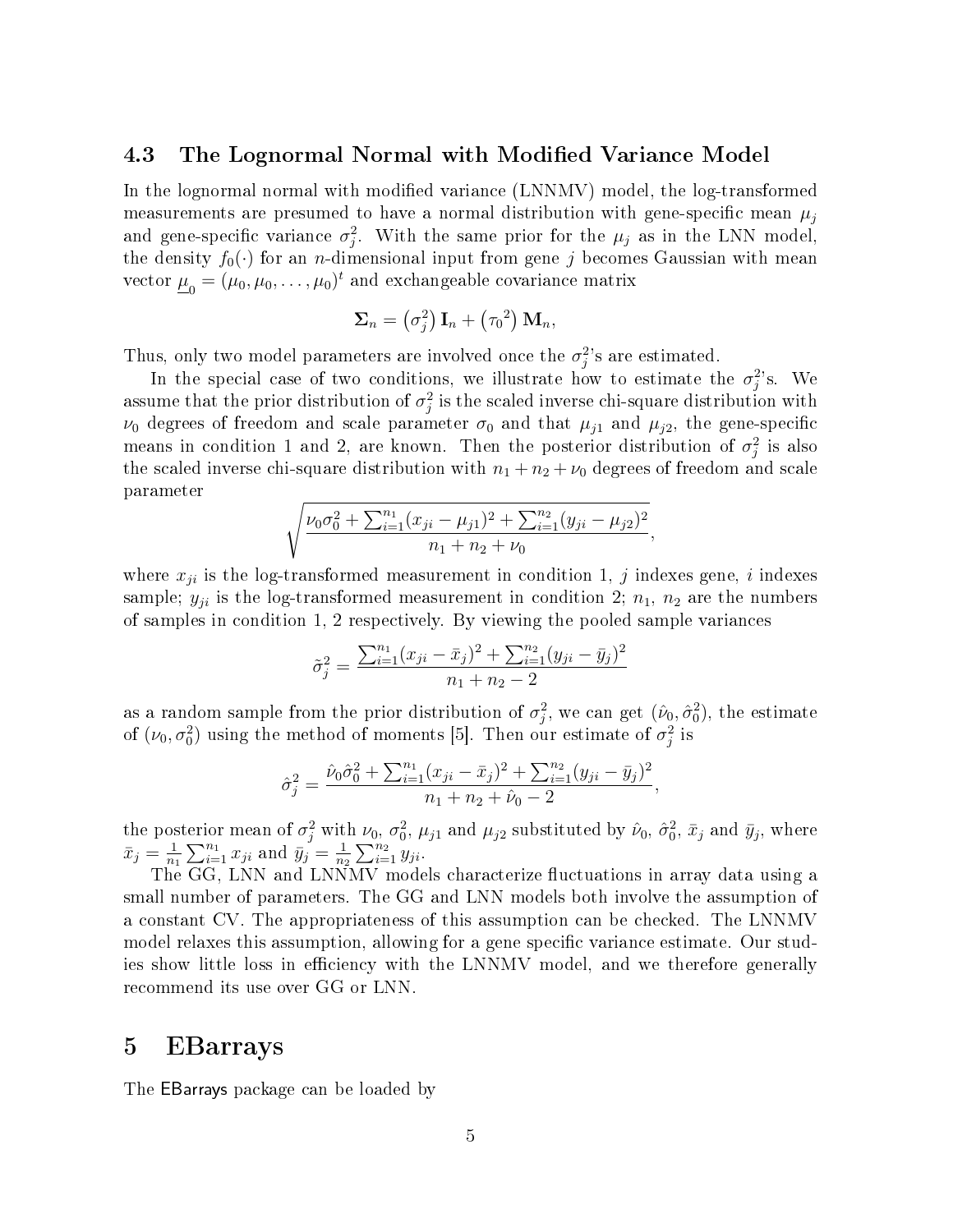#### > library(EBarrays)

The main user visible functions available in EBarrays are:

| ebPatterns   | generates expression patterns                                      |
|--------------|--------------------------------------------------------------------|
| emfit        | fits the EB model using an EM algorithm                            |
| postprob     | generates posterior probabilities for expression patterns          |
| crit fun     | find posterior probability threshold to control FDR                |
| checkCCV     | diagnostic plot to check for constant coefficient of variation     |
| checkModel   | generates diagnostic plots to check Gamma or Log-Normal assumption |
|              | on observation component                                           |
| plotMarginal | generates predictive marginal distribution from fitted model and   |
|              | compares with estimated marginal (kernel) density of the data;     |
|              | available for the GG and LNN models                                |

The form of the parametric model is specified as an argument to emfit, which can be an object of formal class "ebarraysFamily". These objects are built into EBarrays for the GG, LNN and LNNMV models described above. It is possible to create new instances, using the description given in help("ebarraysFamily-class").

The data can be supplied either as a matrix, or as an "ExpressionSet" object. It is expected that the data be normalized intensity values, with rows representing genes and columns representing chips. Furthermore, the data must be on the raw scale (not on a logarithmic scale). All rows that contain at least one negative value are omitted from the analysis.

The columns of the data matrix are assumed to be grouped into a few experimental conditions. The columns (arrays) within a group are assumed to be replicates obtained under the same experimental conditions, and thus to have the same mean expression level across arrays for each gene. This information is usually contained in the "phenoData" from an "ExpressionSet" object.

As an example, consider a hypothetical dataset with  $I = 10$  arrays taken from two  $\alpha$  conditions  $\alpha$  five arrays in each condition ordered so that the first five columns contain data from the first condition. In this case, the phenodata can be represented as

#### 1 1 1 1 1 2 2 2 2 2

and there are two, possibly distinct, levels of expression for each gene and two potential patterns or hypotheses concerning its expression levels:  $\mu_{j1} = \mu_{j2}$  and  $\mu_{j1} \neq \mu_{j2}$ . These patterns can be denoted by

1 1 1 1 1 1 1 1 1 1 1 1 1 1 1 2 2 2 2 2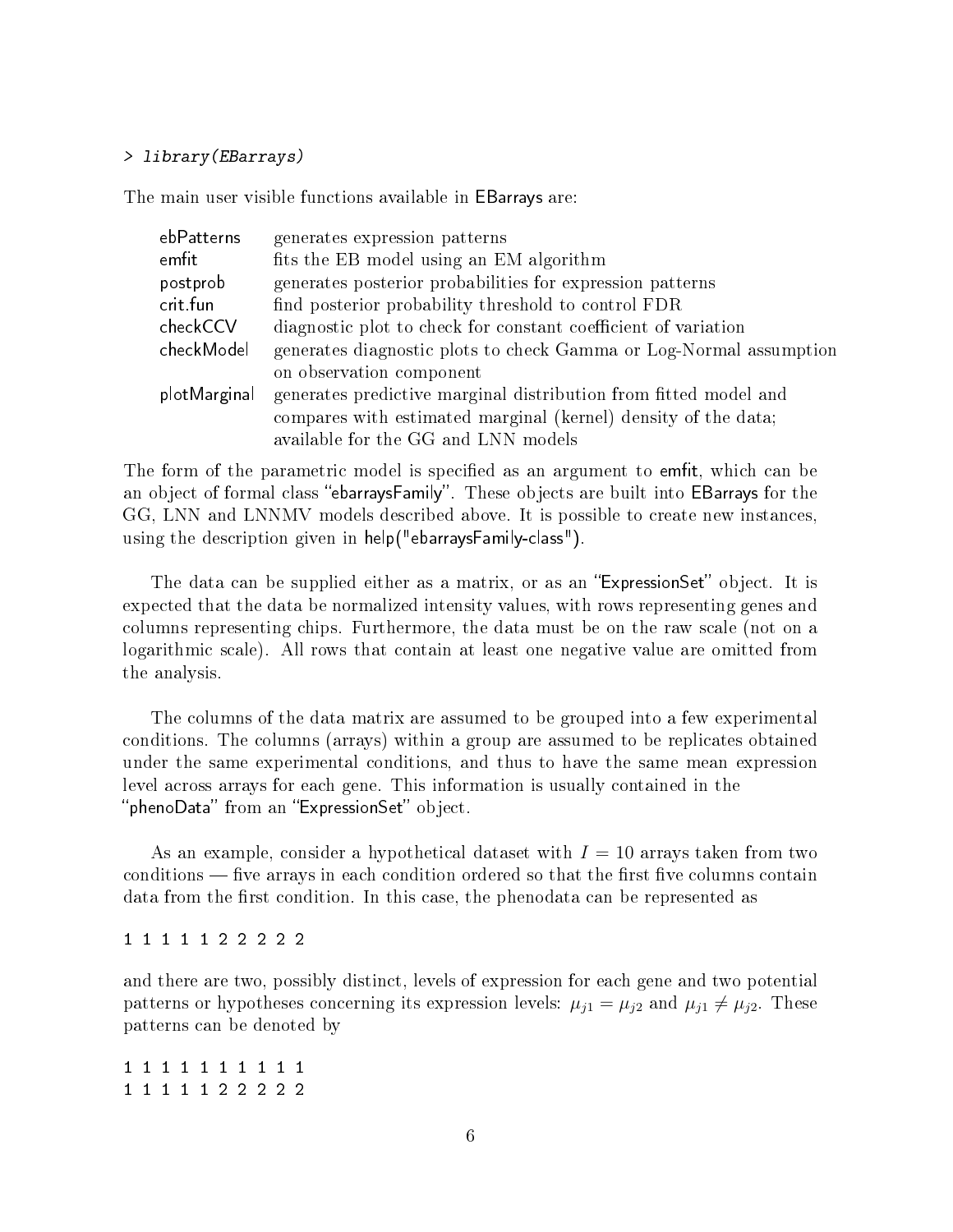representing, in this simple case, equivalent and differential expression for a gene respectively. The choice of admissible patterns is critical in defining the model we try to fit. EBarrays has a function ebPatterns that can read pattern definitions from an external file or a character vector that supplies this information in the above notation. For example,

```
> pattern <- ebPatterns(c("1, 1, 1, 1, 1, 1, 1, 1, 1, 1",
                          "1, 1, 1, 1, 1, 2, 2, 2, 2, 2"> pattern
Collection of 2 patterns
   Pattern 1 has 1 group
       Group 1: 1 2 3 4 5 6 7 8 9 10
   Pattern 2 has 2 groups
       Group 1: 1 2 3 4 5
       Group 2: 6 7 8 9 10
```
As discussed below, such patterns can be more complicated in general. For experiments with more than two groups, there can be many more patterns. Zeros can be used in this notation to identify arrays that are not used in model tting or analysis, as we demonstrate below.

## 6 Case Study

In collaboration with Dr. M.N. Gould's laboratory in Madison, we have been investigating gene expression patterns of mammary epithelial cells in a rat model of breast cancer. EBarrays contains part of a dataset from this study (5000 genes in 4 biological conditions; 10 arrays total) to illustrate the mixture model calculations. For details on the full data set and analysis, see Kendziorski *et al.* (2003). The data can be read in by

```
> data(gould)
```
The experimental information on this data are as follows: in column order, there is one sample in condition 1, two samples in condition 2, five samples in condition 3, and two samples in condition 4:

```
1 2 2 3 3 3 3 3 4 4
```
Before we proceed with the analysis, we need to tell EBarrays what patterns of expression will be considered in the analysis. Recall that 15 patterns are possible. Let us first ignore conditions 3 and 4 and compare conditions 1 and 2. There are two possible expression patterns ( $\mu_{Cond1} = \mu_{Cond2}$  and  $\mu_{Cond1} \neq \mu_{Cond2}$ ). This information can be entered as character strings, or they could also be read from a *patternfile* which contains the following lines: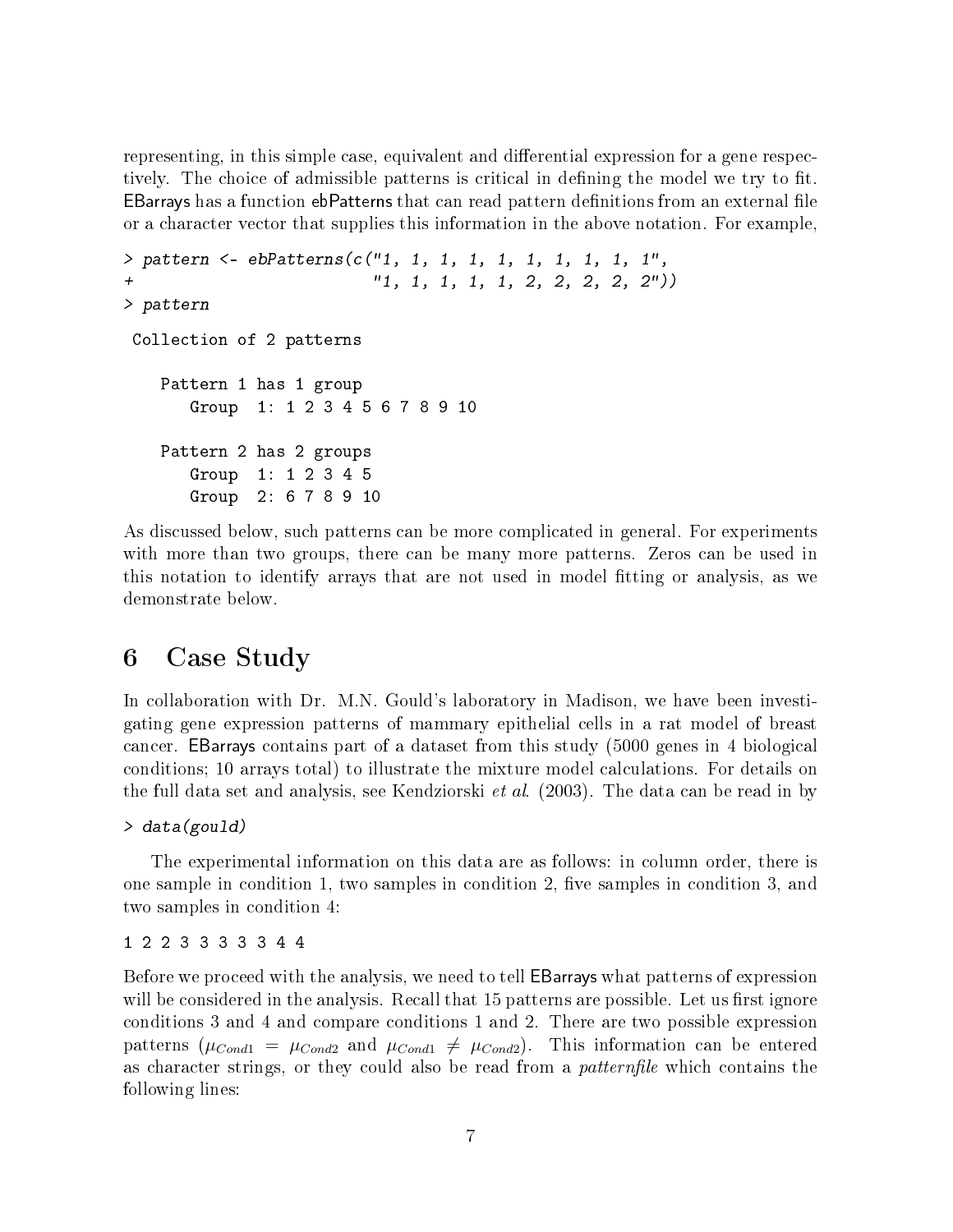1 1 1 0 0 0 0 0 0 0 1 2 2 0 0 0 0 0 0 0

A zero column indicates that the data in that condition are not considered in the analysis. The patterns are entered as

```
> pattern <- ebPatterns(c("1,1,1,0,0,0,0,0,0,0","1,2,2,0,0,0,0,0,0,0"))
> pattern
Collection of 2 patterns
   Pattern 1 has 1 group
       Group 1: 1 2 3
   Pattern 2 has 2 groups
       Group 1: 1
       Group 2: 2 3
```
An alternative approach would be to define a new data matrix containing intensities from conditions 1 and 2 only and define the associated patterns.

1 1 1 1 2 2

This may be useful in some cases, but in general we recommend importing the full data matrix and defining the pattern matrix as a  $2 \times 10$  matrix with the last seven columns set to zero. Doing so facilitates comparisons of results among different analyses since certain attributes of the data, such as the number of genes that are positive across each condition, do not change.

The function emfit can be used to fit the GG, LNN or LNNMV model. Posterior probabilities can then be obtained using postprob. The approach is illustrated below. Output is shown for 10 iterations.

```
> gg.em.out <- emfit(gould, family = "GG", hypotheses = pattern,
                    num.iter = 10)> gg.em.out
EB model fit
        Family: GG ( Gamma-Gamma )
Model parameter estimates:
            alpha alpha0 nu
```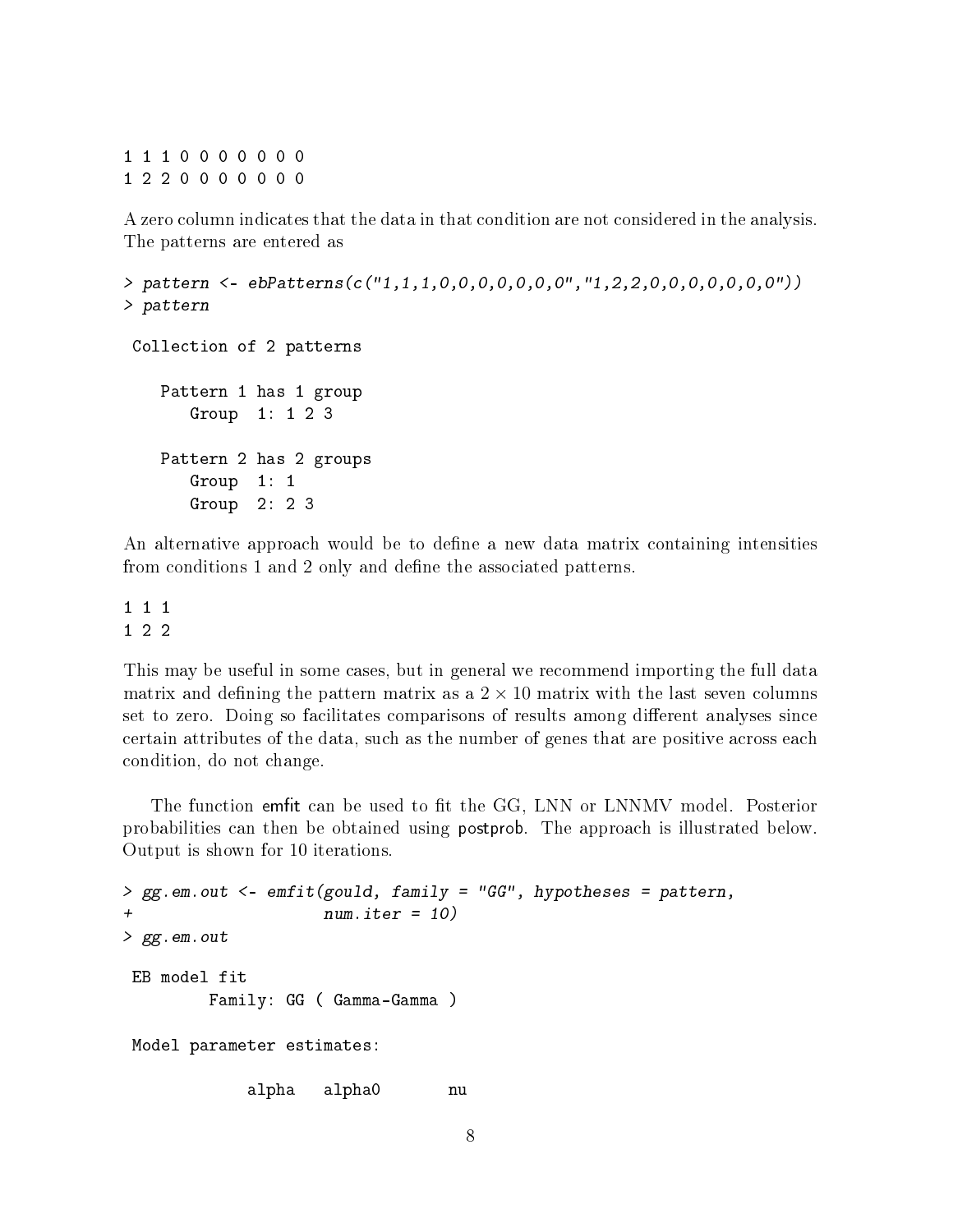```
Cluster 1 13.26269 1.107481 43.72966
Estimated mixing proportions:
          Pattern.1 Pattern.2
Cluster 1 0.9970199 0.002980101
> gg.post.out <- postprob(gg.em.out, gould)$pattern
> gg. threshold \leq crit.fun(gg. post.out[, 1], 0.05)> gg.threshold
[1] 0.9432019
> sum(gg.post.out[, 2] > gg.threshold)[1] 4
> lnn.em.out <- emfit(gould, family = "LNN", hypotheses = pattern,
                      num.iter = 10)> lnn.em.out
EB model fit
        Family: LNN ( Lognormal-Normal )
Model parameter estimates:
              mu_0 sigma.2 tao_0.2
Cluster 1 6.733204 0.08110462 1.136083
Estimated mixing proportions:
         Pattern.1 Pattern.2
Cluster 1 0.9933189 0.006681117
> lnn.post.out <- postprob(lnn.em.out, gould)$pattern
> lnn.threshold <- crit.fun(lnn.post.out[,1], 0.05)
> lnn.threshold
[1] 0.7707577
> sum(lnn.post.out[,2] > lnn.threshold)
[1] 12
```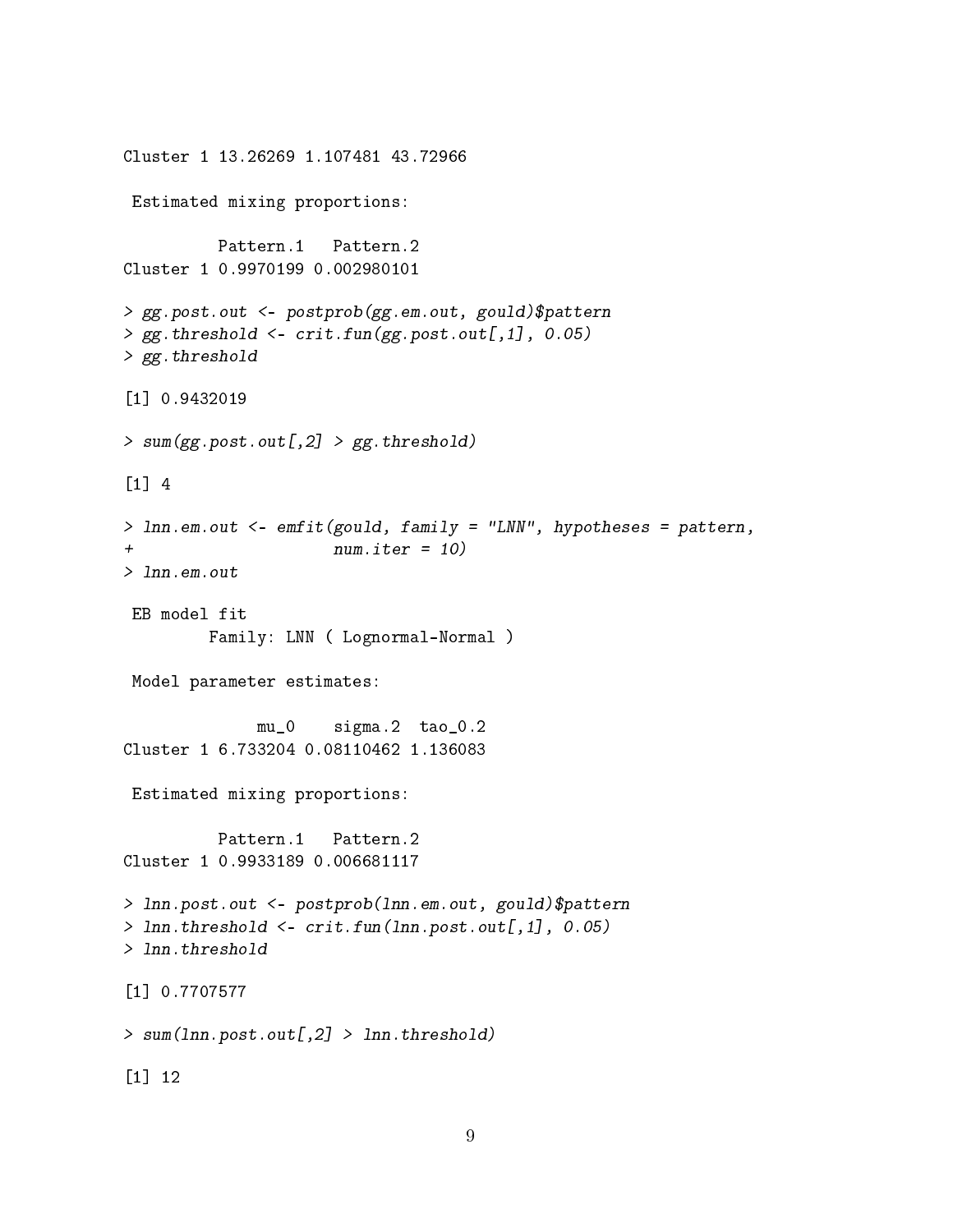```
> lnnmv.em.out <- emfit(gould, family = "LNNMV", hypotheses = pattern,
+ groupid = c(1,2,2,0,0,0,0,0,0,0), num.iter = 10)
> lnnmv.em.out
EB model fit
        Family: LNNMV ( Lognormal-Normal with modified variances )
Model parameter estimates:
     mu_0 tao_0.2
1 6.735102 1.131062
Estimated mixing proportions:
      Pattern.1 Pattern.2
p.temp 0.9929931 0.007006875
> lnnmv.post.out <- postprob(lnnmv.em.out, gould,
+ groupid = c(1,2,2,0,0,0,0,0,0,0))$pattern
> lnnmv.threshold <- crit.fun(lnnmv.post.out[,1], 0.05)
> lnnmv.threshold
[1] 0.7919131
> sum(lnnmv.post.out[,2] > lnnmv.threshold)
[1] 14
> sum(gg.post.out[, 2] > gg. threshold & Inn.post.out[, 2] > Inn. threshold)[1] 3
> sum(gg, post.out[j,2] > gg. threshold & Inmmv.post.out[j,2] > Inmmv. threshold)\lceil 1 \rceil 2
> sum(lnn.post.out[,2] > lnn.threshold & lnnmv.post.out[,2] > lnnmv.threshold)
[1] 7
> sum(gg.post.out[,2] > gg.threshold & lnn.post.out[,2] > lnn.threshold
+ & lnnmv.post.out[,2] > lnnmv.threshold)
[1] 2
```

```
10
```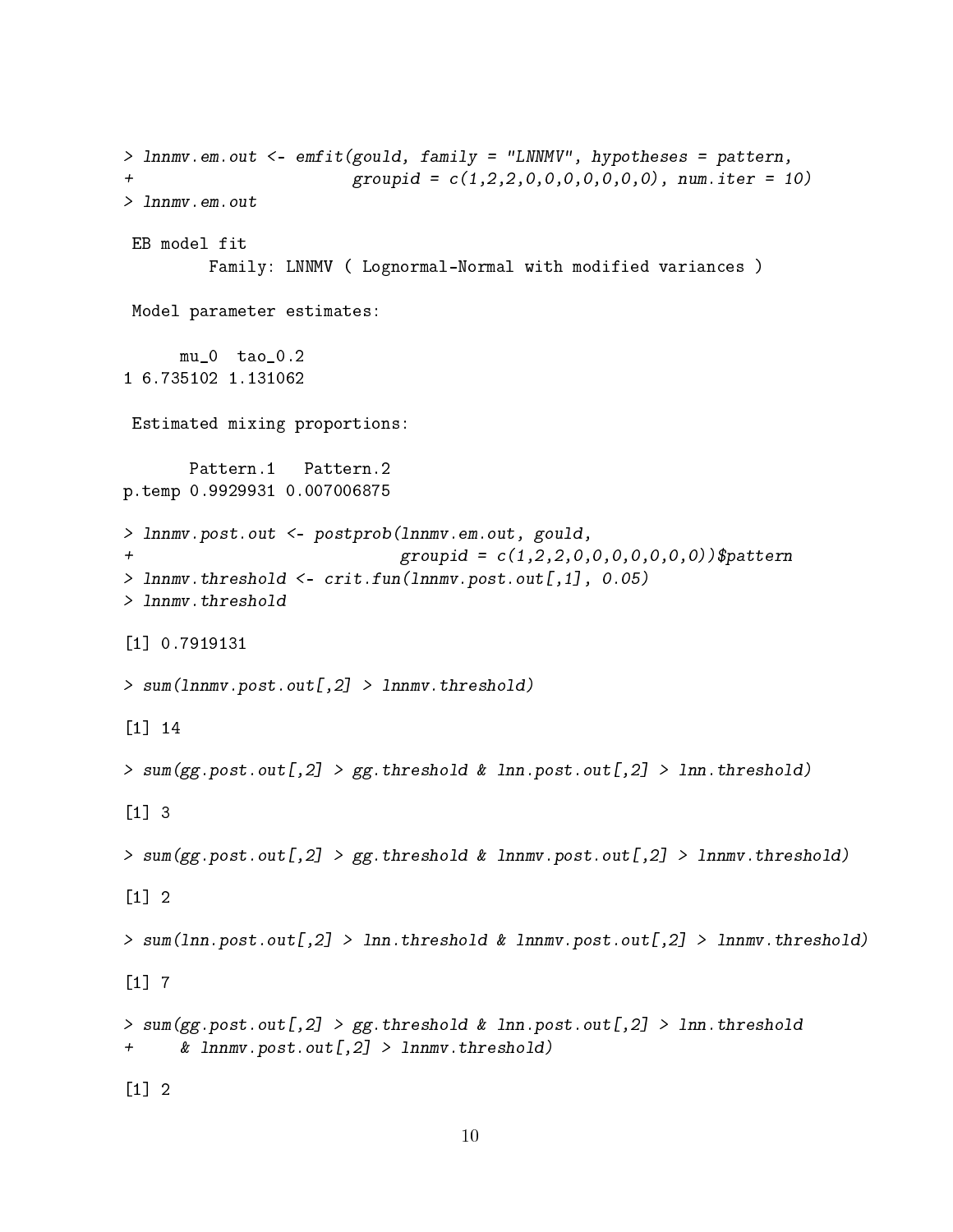>

The posterior probabilities can be used as described in Newton *et al.* (2004) to create a list of genes with a target FDR. Using 0.05 as the target FDR, 3, 12 and 14 genes are identified as most likely DE via the GG model, the LNN model and the LNNMV model, respectively. Note that all 3 DE genes identified by the GG model are also identified by LNN; 2 genes are identified as DE by both GG and LNNMV; 7 genes are identified as DE by both LNN and LNNMV; and all three methods agrees on 2 genes being DE. Further diagnostics are required to investigate model fit and to consider the genes identified as DE by only one or 2 models.

When using the GG or LNN model, the function checkCCV can be used to see if there is any relationship between the mean expression level and the CV. Another way to assess the goodness of the parametric model is to look at Gamma or Normal QQ plots for subsets of the data sharing common empirical mean intensities. For this, we can choose a small number of locations for the mean value, and look at the QQ plots for the subset of measured intensities in a small window around each of those locations. Since the LNNMV model assumes a log-normal observation component, this diagnostic is suggested when using LNNMV model as well. A third diagnostic consists of plotting the marginal distributions of each model and comparing with the empirical distribution to further assess model fit. This diagnostic is designed especially for the GG and LNN models since their marginal distributions are not gene specific. Finally, checkVarsQQ and checkVarsMar are two diagnostics used to check the assumption of a scaled inverse chi-square prior on  $\sigma_j^2$ , made in the LNNMV model. <code>checkVarsQQ</code> generates a QQ plot of the quantiles of gene specific sample variances against the quantiles of the scaled inverse chi-square distribution with parameters estimated from data. checkVarsMar plots the density histogram of gene specific sample variances and the density of the scaled inverse chi-square distribution with parameters estimated from the data.

Figure 1 shows that the assumption of a constant coefficient of variation is reasonable for the small data set considered here. If necessary, the data could be transformed based on this cv plot prior to analysis. Figure 2 shows a second diagnostic plot for nine subsets of  $nb = 50$  genes spanning the range of mean expression. Shown are qq plots against the best-fitting Gamma distribution. The fit is reasonable here. Note that we only expect these qq plots to hold for equivalently expressed genes, so some violation is expected in general. Figures 3 and 4 show the same diagnostics for the LNN model and the LNNMV model, respectively. A visual comparison between figure 5 and figure 6 suggests that the LNN model provides a better fit. Finally, figure 7 and figure 8 provide checks for the assumption of a scaled inverse chi-square prior on gene specific variances. The LNN model seems most appropriate here. Figure 8 demonstrates that the assumptions of LNNMV are not satisfied, perhaps due to the small sample size  $(n = 3)$  used to estimate each gene specific variance.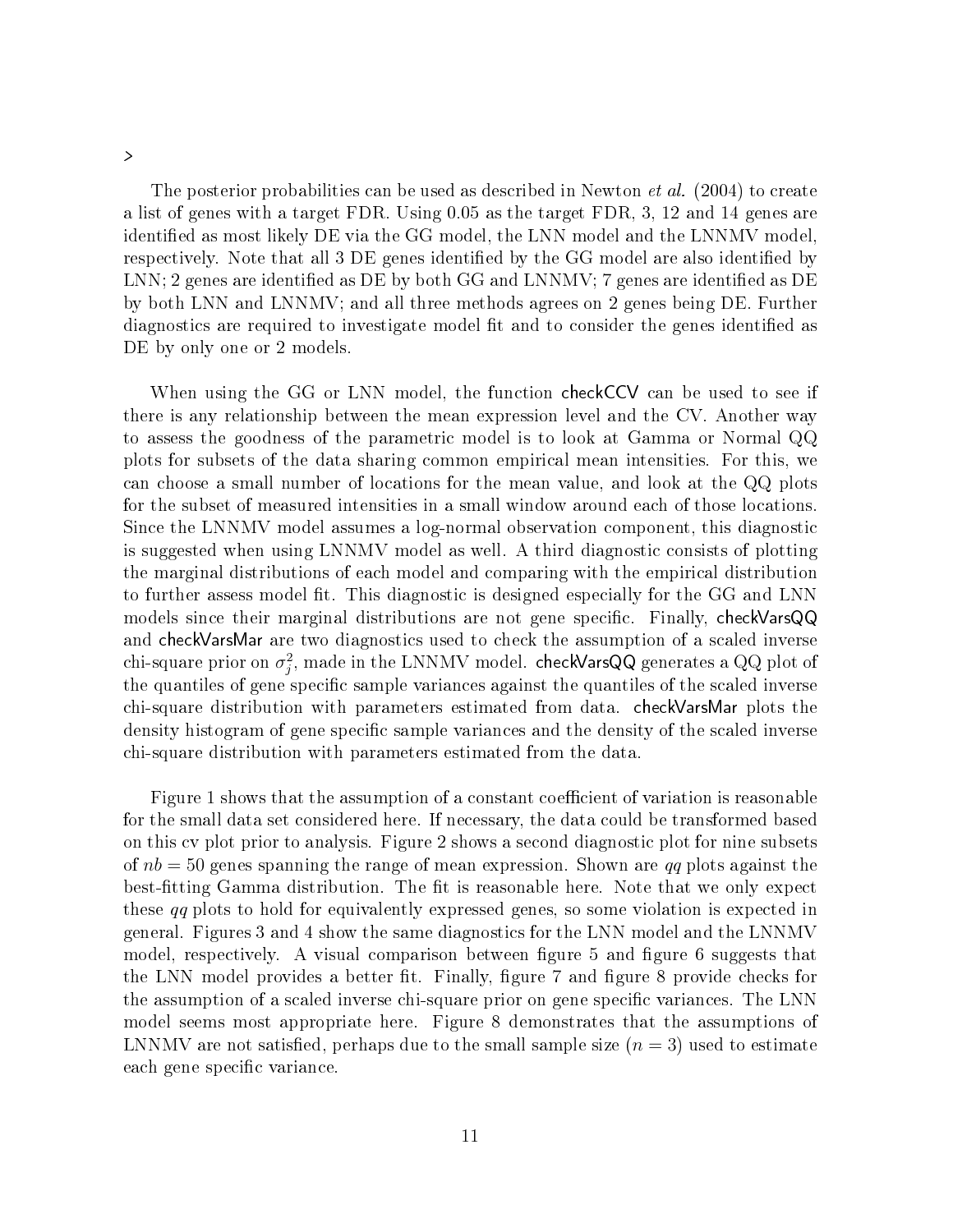A nice feature of EBarrays is that comparisons among more than two groups can be carried out simply by changing the pattern matrix. For the four conditions, there are 15 possible expression patterns; however, for this case study, four were of most interest. The null pattern (pattern 1) consists of equivalent expression across the four conditions. The three other patterns allow for differential expression. Differential expression in condition 1 only is specified in pattern 2; DE in condition 4 only is specified in pattern 4.

The pattern matrix for the four group analysis is now given by

```
1 1 1 1 1 1 1 1 1 1
1 2 2 2 2 2 2 2 2 2
1 2 2 1 1 1 1 1 2 2
1 1 1 1 1 1 1 1 2 2
> pattern4 <- ebPatterns(c("1, 1, 1, 1, 1, 1, 1, 1, 1, 1",
+ "1, 2, 2, 2, 2, 2, 2, 2, 2, 2",
+ "1,2,2,1,1,1,1,1,2,2",
^{\prime\prime} + ^{\prime\prime} (1,1,1,1,1,1,1,1,1,2,2^{\prime\prime}))
> pattern4
Collection of 4 patterns
   Pattern 1 has 1 group
      Group 1: 1 2 3 4 5 6 7 8 9 10
   Pattern 2 has 2 groups
      Group 1: 1
      Group 2: 2 3 4 5 6 7 8 9 10
   Pattern 3 has 2 groups
      Group 1: 1 4 5 6 7 8
      Group 2: 2 3 9 10
   Pattern 4 has 2 groups
      Group 1: 1 2 3 4 5 6 7 8
      Group 2: 9 10
  emfit and postprob are called as before.
> gg4.em.out <- emfit(gould, family = "GG", pattern4,
                     num.iter = 10)
```

```
> gg4.em.out
```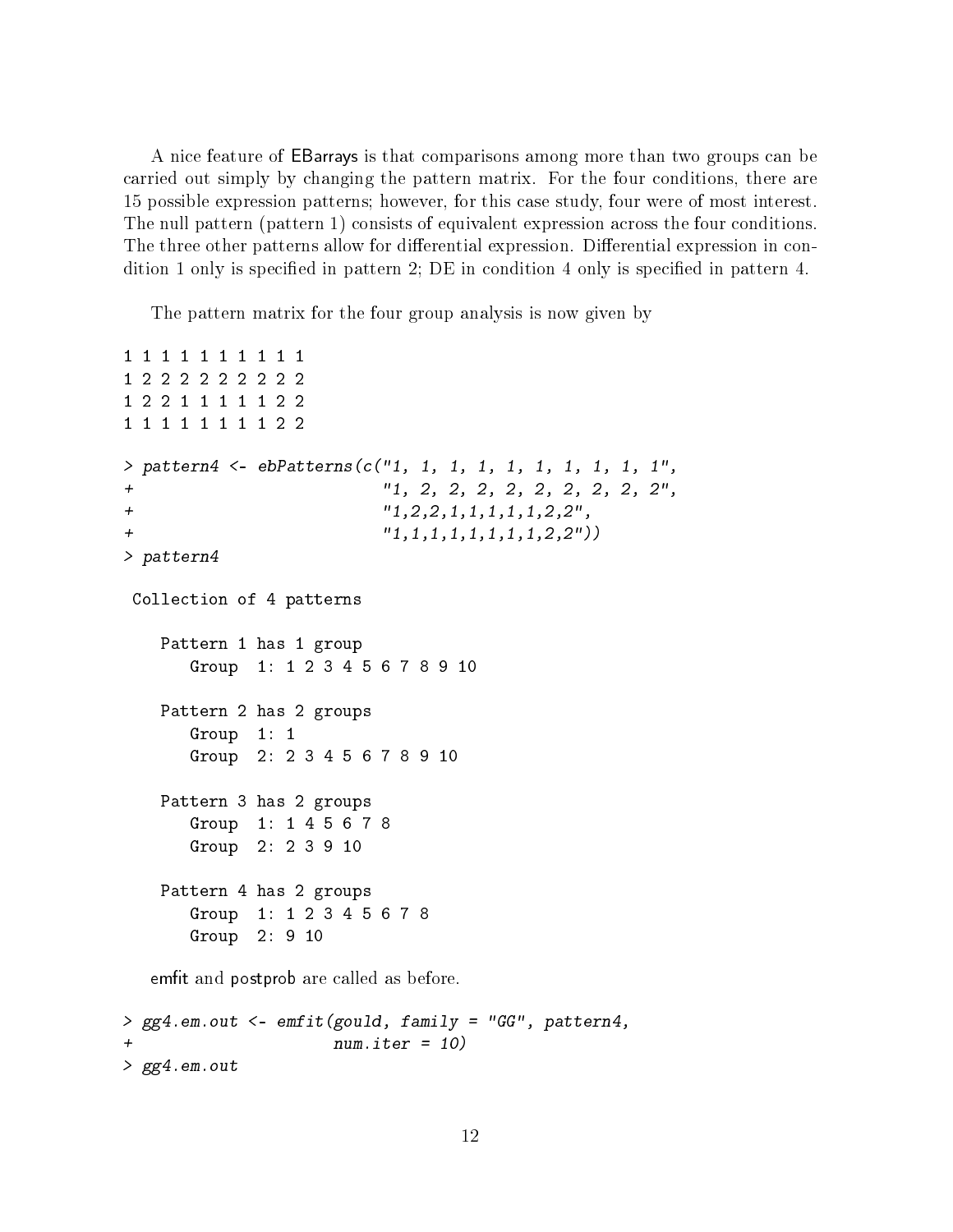```
EB model fit
        Family: GG ( Gamma-Gamma )
Model parameter estimates:
            alpha alpha0 nu
Cluster 1 17.89911 1.077009 30.36874
Estimated mixing proportions:
         Pattern.1 Pattern.2 Pattern.3
Cluster 1 0.9780804 0.01864805 0.002403049
            Pattern.4
Cluster 1 0.0008684683
> gg4.post.out <- postprob(gg4.em.out, gould)$pattern
> gg4. threshold2 < -crit.fun(1-gg4.post.out[, 2], 0.05)> sum(gg4.post.out[,2] > gg4.threshold2)
[1] 40
> lnn4.em.out <- emfit(gould, family="LNN", pattern4,
                      num.iter = 10)> lnn4.em.out
EB model fit
        Family: LNN ( Lognormal-Normal )
Model parameter estimates:
            mu_0 sigma.2 tao_0.2
Cluster 1 6.72002 0.06051488 1.162321
Estimated mixing proportions:
         Pattern.1 Pattern.2 Pattern.3
Cluster 1 0.9747794 0.02044394 0.003031844
           Pattern.4
Cluster 1 0.001744809
> lnn4.post.out <- postprob(lnn4.em.out, gould)$pattern
> lnn4.threshold2 <- crit.fun(1-lnn4.post.out[,2], 0.05)
> sum(lnn4.post.out[,2] > lnn4.threshold2)
```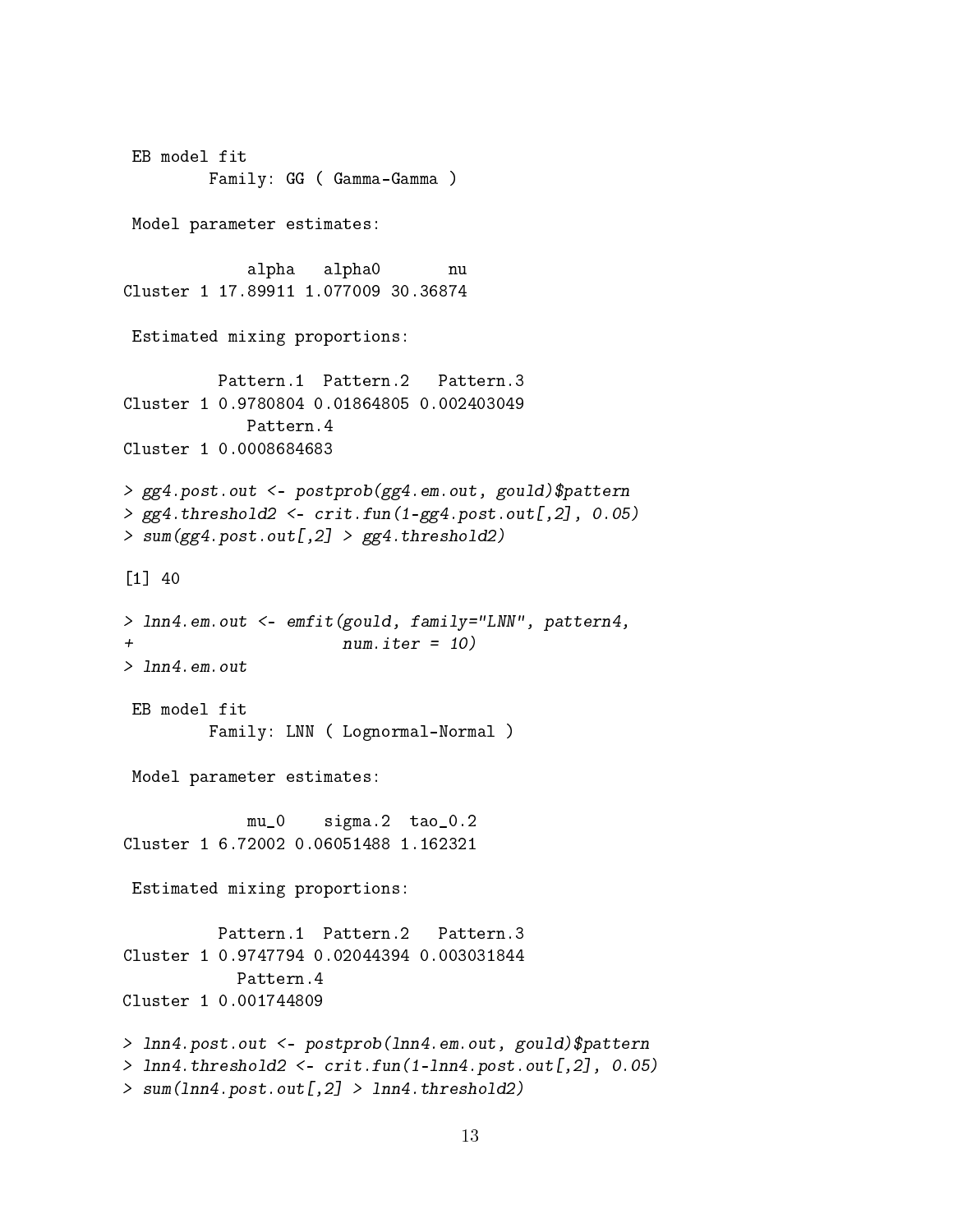```
[1] 45
```

```
> lnnmv4.em.out <- emfit(gould, family="LNNMV", pattern4,
                         groupid = c(1, 2, 2, 3, 3, 3, 3, 3, 4, 4), num.iter = 10)> lnnmv4.em.out
EB model fit
         Family: LNNMV ( Lognormal-Normal with modified variances )
 Model parameter estimates:
      mu_0 tao_0.2
1 6.725249 1.146925
 Estimated mixing proportions:
       Pattern.1 Pattern.2 Pattern.3
p.temp 0.9619806 0.03731805 0.0001265073
          Pattern.4
p.temp 0.0005748571
> lnnmv4.post.out <- postprob(lnnmv4.em.out, gould,
                               groupid = c(1, 2, 2, 3, 3, 3, 3, 3, 4, 4))$pattern
> lnnmv4.threshold2 <- crit.fun(1-lnnmv4.post.out[,2], 0.05)
> sum(lnnmv4.post.out[,2] > lnnmv4.threshold2)
[1] 76
> sum(gg4.post.out[,2] > gg4.threshold2 & lnn4.post.out[,2] > lnn4.threshold2)
[1] 34
> sum(gg4.post.out[,2] > gg4.threshold2 & lnnmv4.post.out[,2] > lnnmv4.threshold2)
[1] 25
> sum(lnn4.post.out[,2] > lnn4.threshold2 & lnnmv4.post.out[,2] > lnnmv4.threshold2)
[1] 29
> sum(gg4.post.out[,2] > gg4.threshold2 & lnn4.post.out[,2] > lnn4.threshold2
+ & lnnmv4.post.out[,2] > lnnmv4.threshold2)
[1] 22
```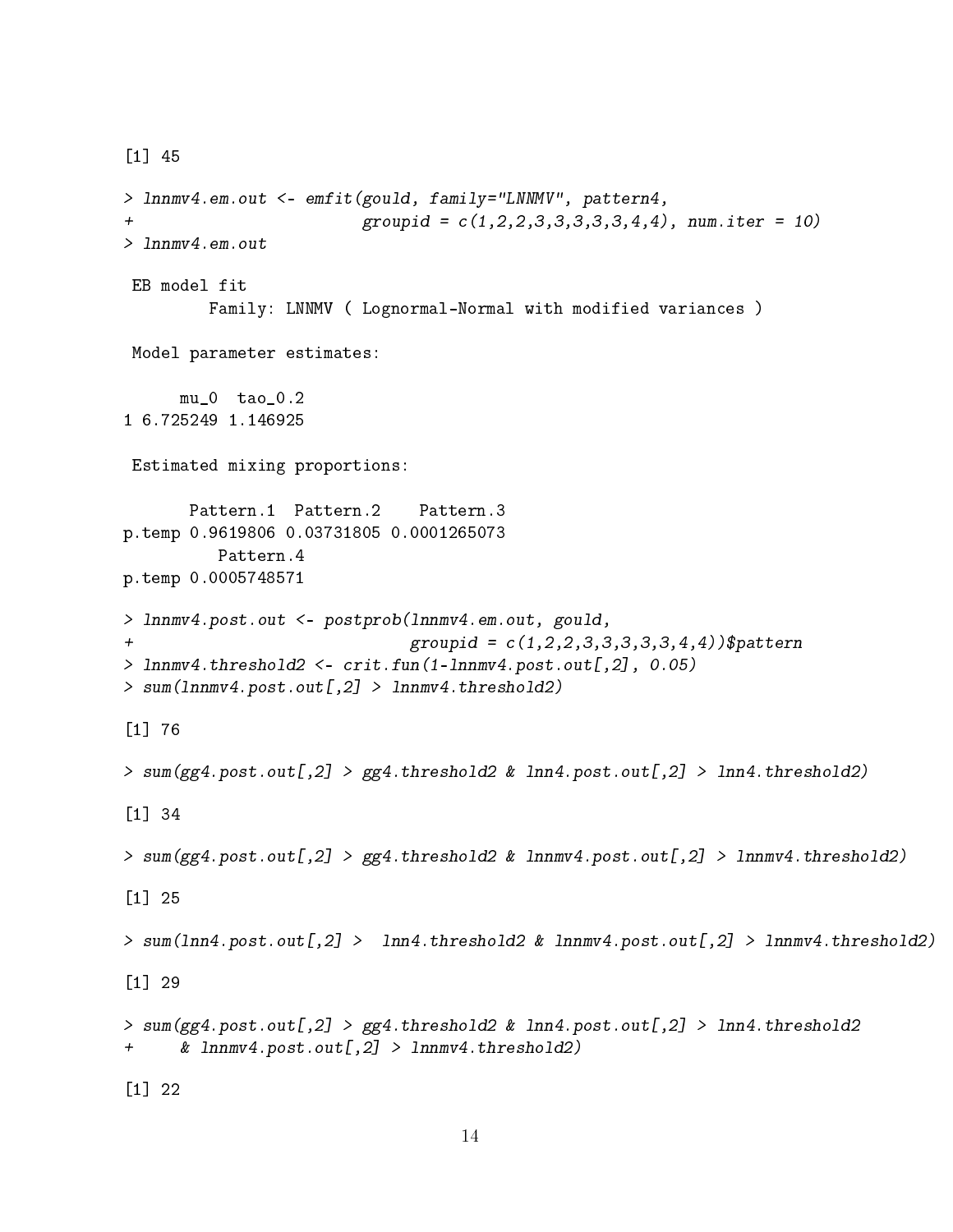The component pattern from postprob is now a matrix with number of rows equal to the number of genes and number of columns equal to 4 (one for each pattern considered). A brief look at the output matrices shows that 40 genes are identified as being in pattern 2 using 0.05 as the target FDR under the GG model, 45 under the LNN model and 76 under the LNNMV model; 34 of the 40 genes identified by GG are also identified by LNN. 25 genes are commonly identified by GG and LNNMV. 29 genes are commonly identified by LNN and LNNMV. 22 genes are identified by all the three models. Figures 9 and 10 show marginal plots similar to Figures 5 and 6. Figure 11 shows a plot similar to figure 8. Here the violation of assumptions made in the LNNMV model is not as severe.

# 7 Appendix: Comparison with the older versions of EBarrays

Major changes in this version include:

- 1. A new model LNNMV has been added, as described here.
- 2. Ordered patterns can be considered. Instead of only considering  $\mu_{i1} \neq \mu_{i2}, \mu_{i1} >$  $\mu_{j2}$  and  $\mu_{j1} < \mu_{j2}$  can also be considered in the current version. For details, please refer to the help page for ebPatterns and Yuan and Kendziorski (2006).
- 3. Both clustering and DE identification can be done simultaneously by specifying the number of clusters in emfit. For details, please refer to the help page for emfit and Yuan and Kendziorski (2006).

### 8 References

- 1. Kendziorski, C.M., Newton, M.A., Lan, H., Gould, M.N. (2003). On parametric empirical Bayes methods for comparing multiple groups using replicated gene expression profiles. Statistics in Medicine, 22:3899-3914.
- 2. Newton, M.A., Kendziorski, C.M., Richmond, C.S., Blattner, F.R. (2001). On differential variability of expression ratios: Improving statistical inference about gene expression changes from microarray data. Journal of Computational Biology, 8:37-52.
- 3. Newton, M.A. and Kendziorski, C.M. Parametric Empirical Bayes Methods for Microarrays in The analysis of gene expression data: methods and software. Eds. G. Parmigiani, E.S. Garrett, R. Irizarry and S.L. Zeger, New York: Springer Verlag, 2003.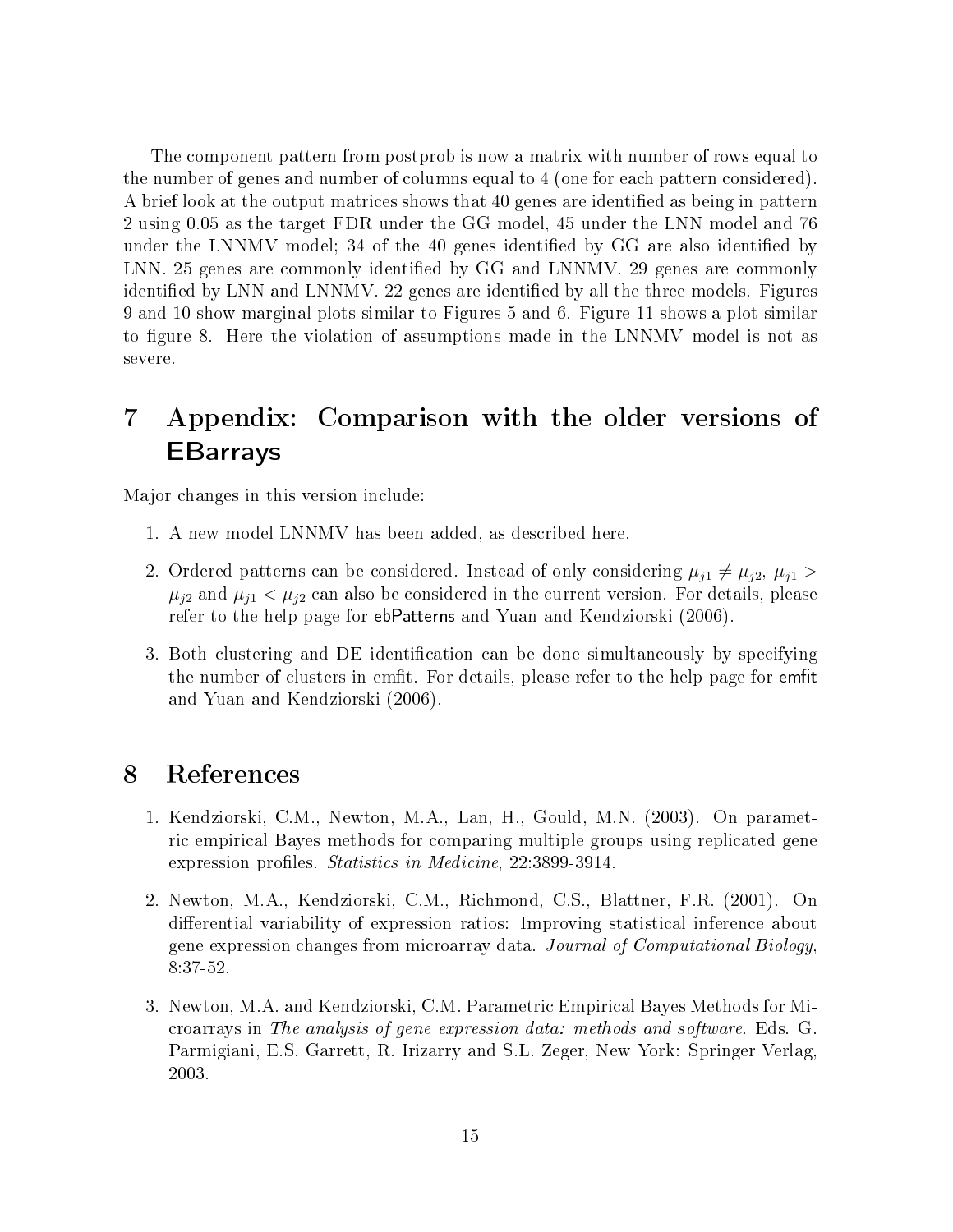> checkCCV(gould[,1:3])



Figure 1: Coefficient of variation (CV) as a function of the mean.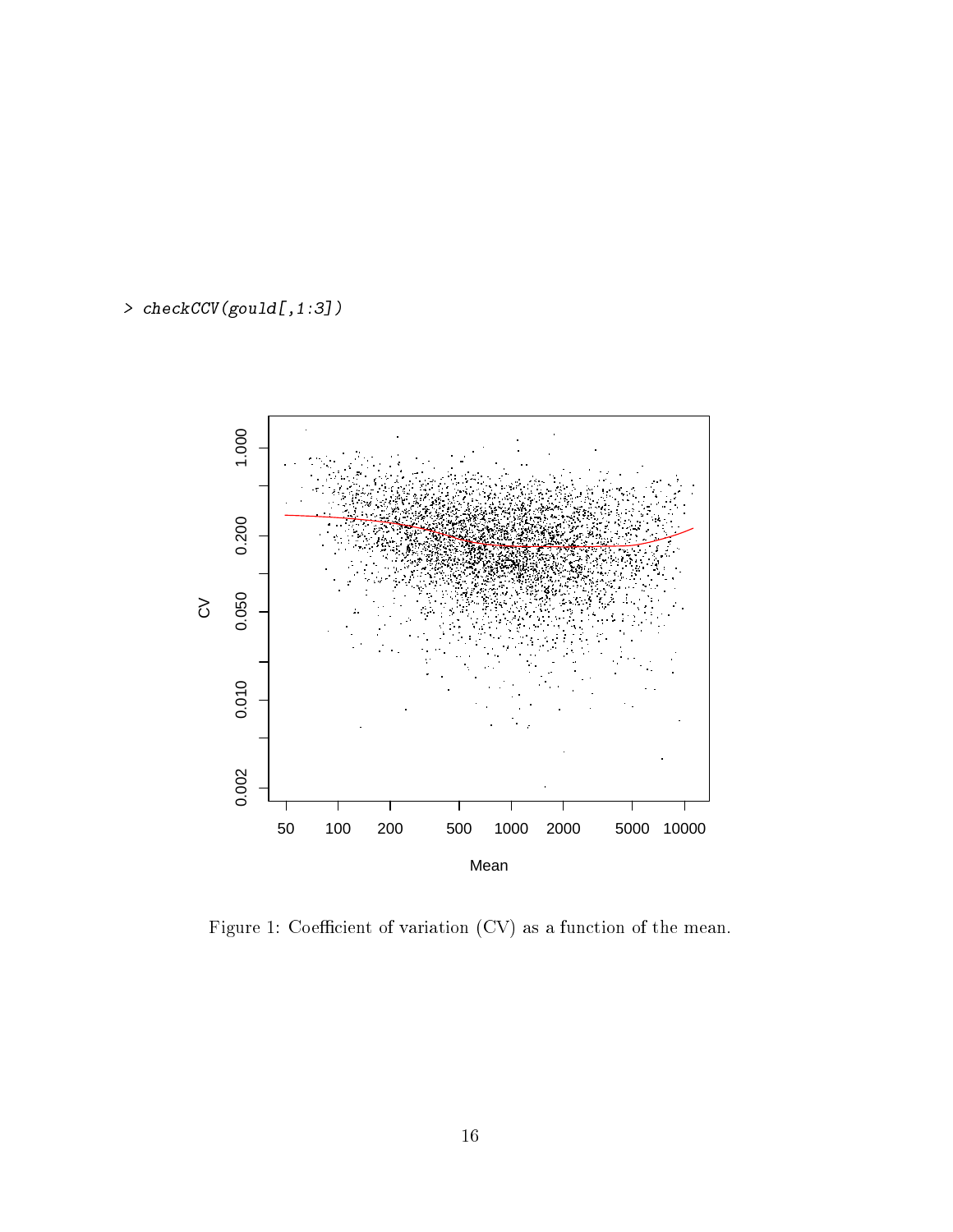

> print(checkModel(gould, gg.em.out, model = "gamma", nb = 50))

Figure 2: Gamma qq plot.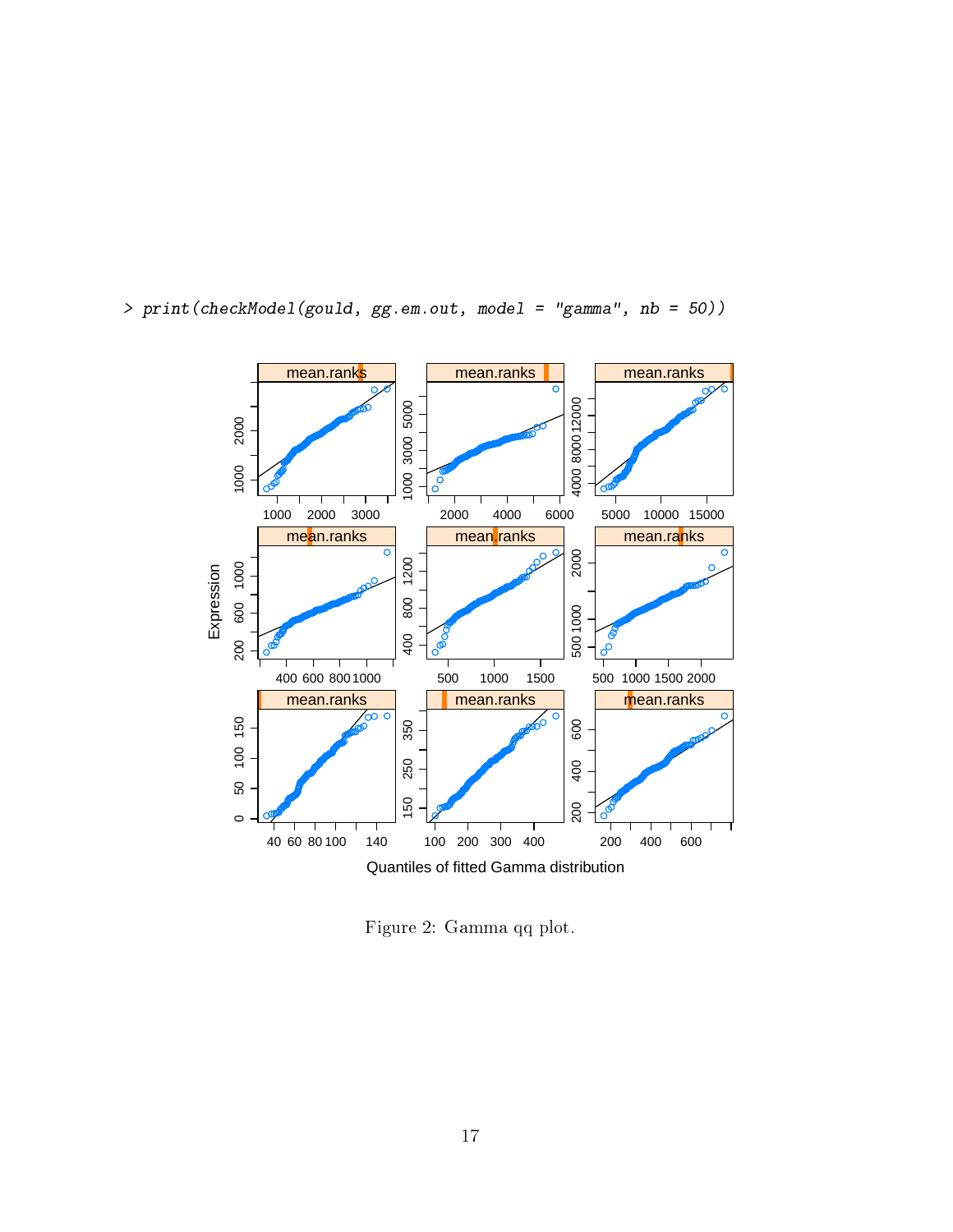

> print(checkModel(gould, lnn.em.out, model = "lognormal", nb = 50))

Figure 3: Normal qq plot.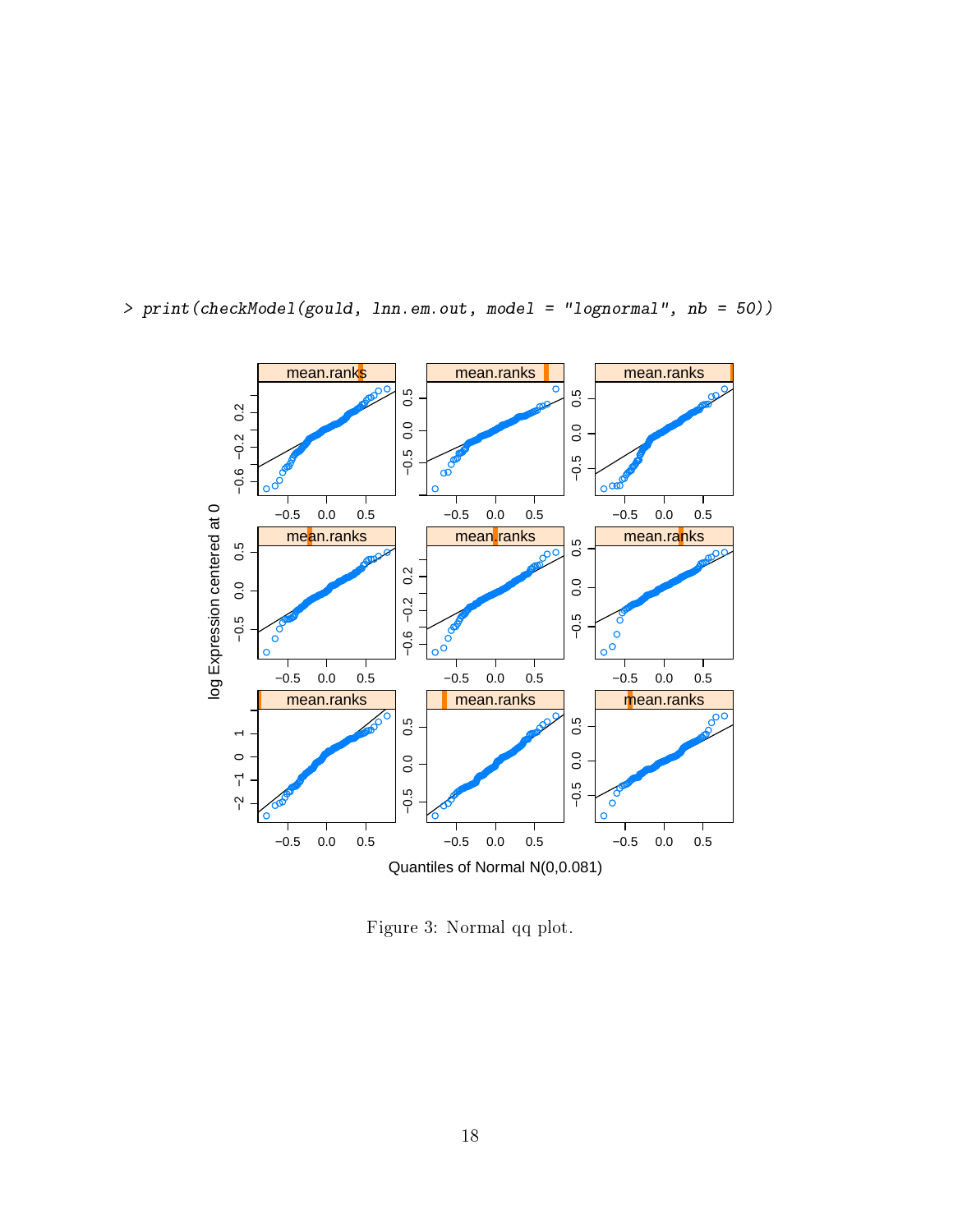

> print(checkModel(gould, lnnmv.em.out, model = "lnnmv", nb = 50,  $groupid = c(1, 2, 2, 0, 0, 0, 0, 0, 0, 0))$ 

Figure 4: Normal qq plot.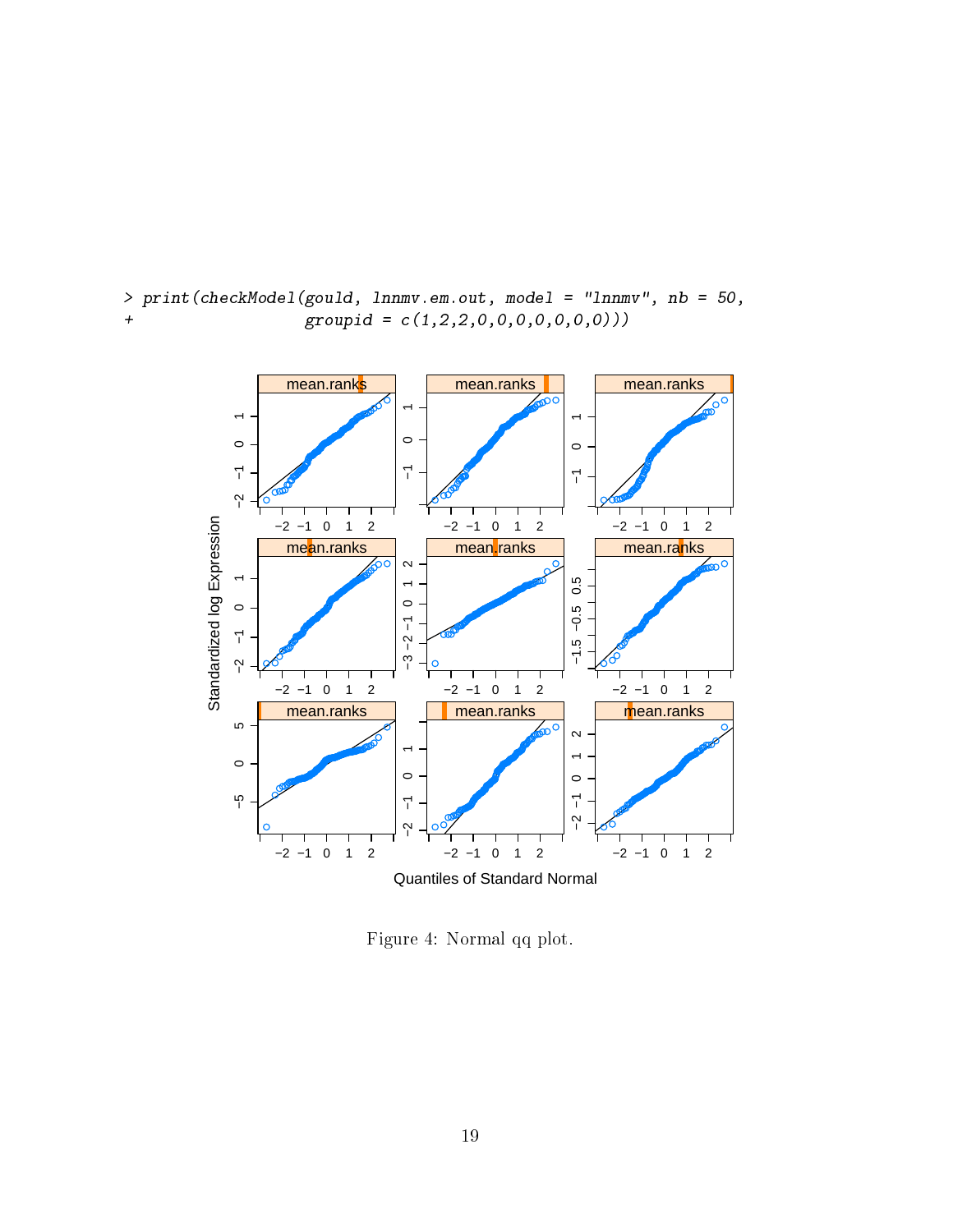> print(plotMarginal(gg.em.out, gould))



Figure 5: Empirical and theoretical marginal densities of log expressions for the Gamma-Gamma model.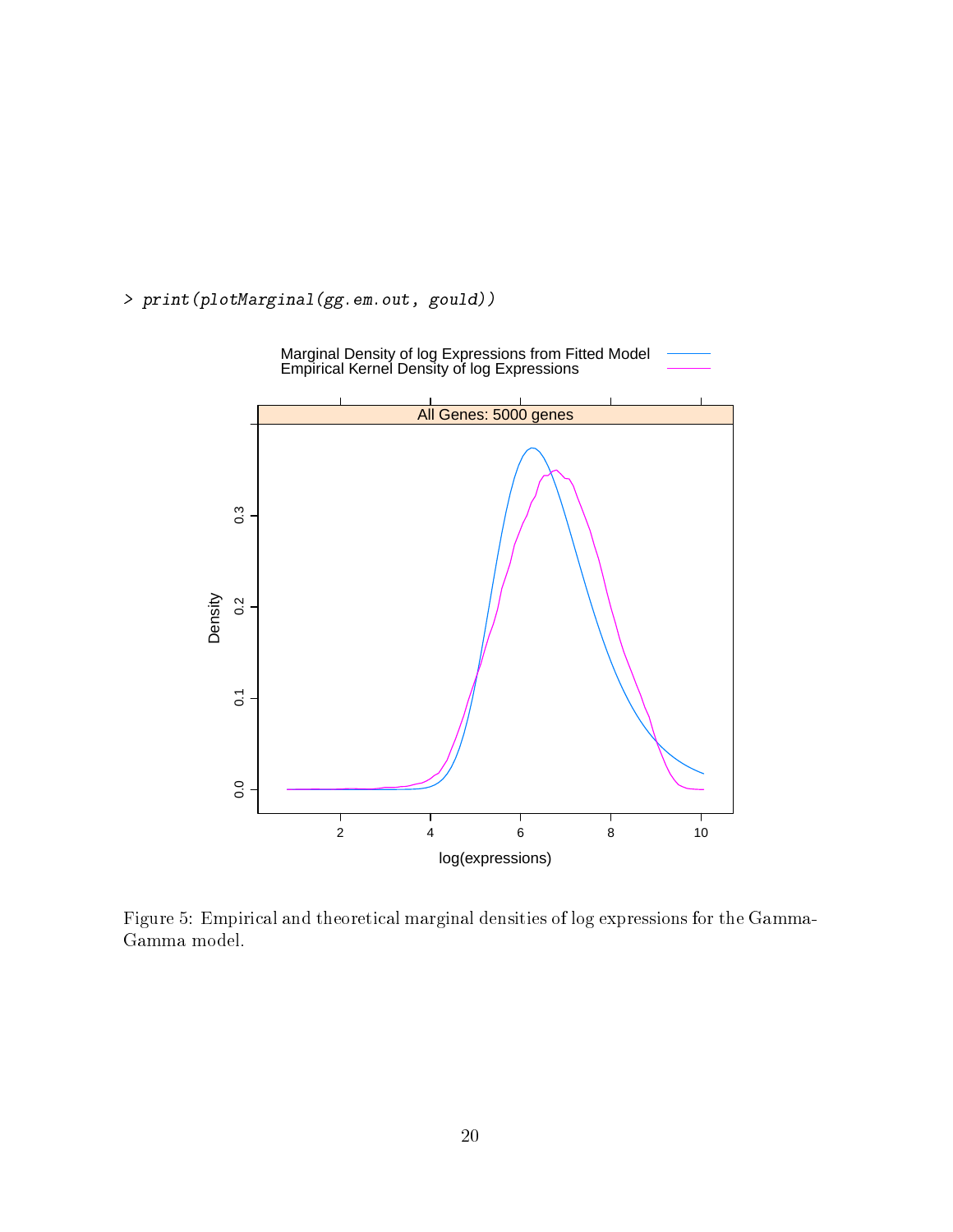> print(plotMarginal(lnn.em.out, gould))



Figure 6: Empirical and theoretical marginal densities of log expressions for the Lognormal-Normal model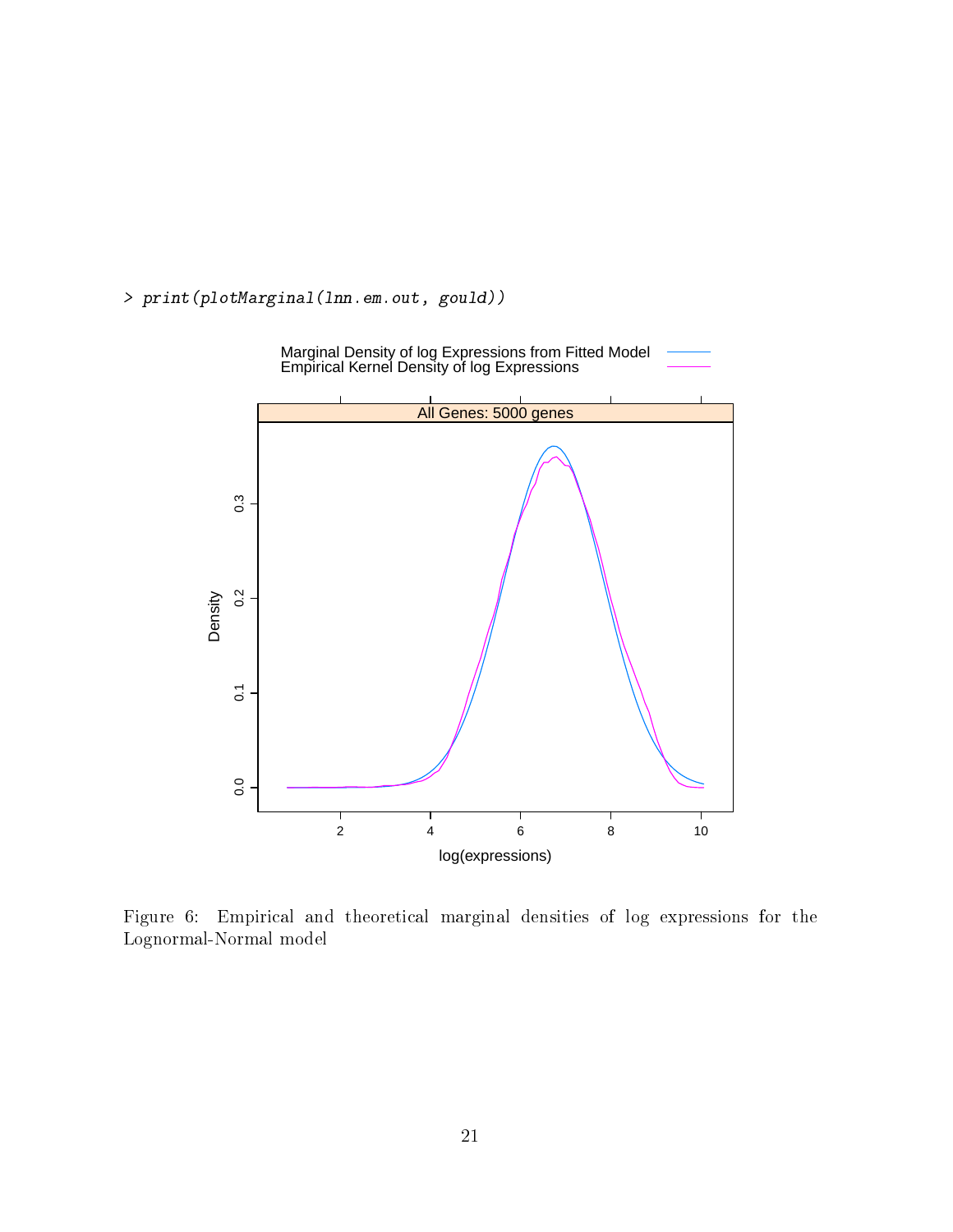

> print(checkVarsQQ(gould, groupid = c(1,2,2,0,0,0,0,0,0,0)))

Figure 7: Scaled inverse chi-square qq plot.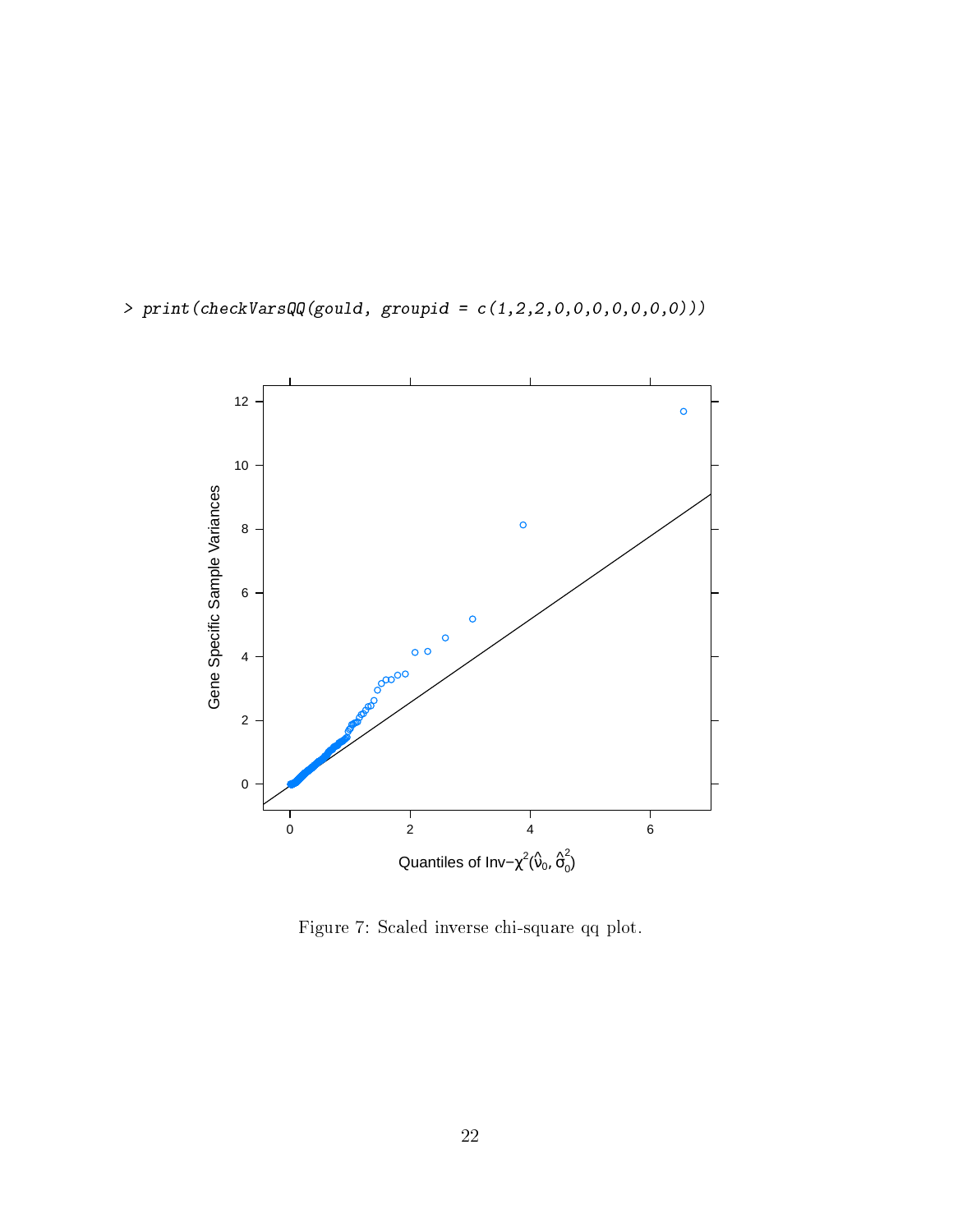



Figure 8: Density histogram of gene specific sample variances and the scaled inverse chi-square density plot (red line).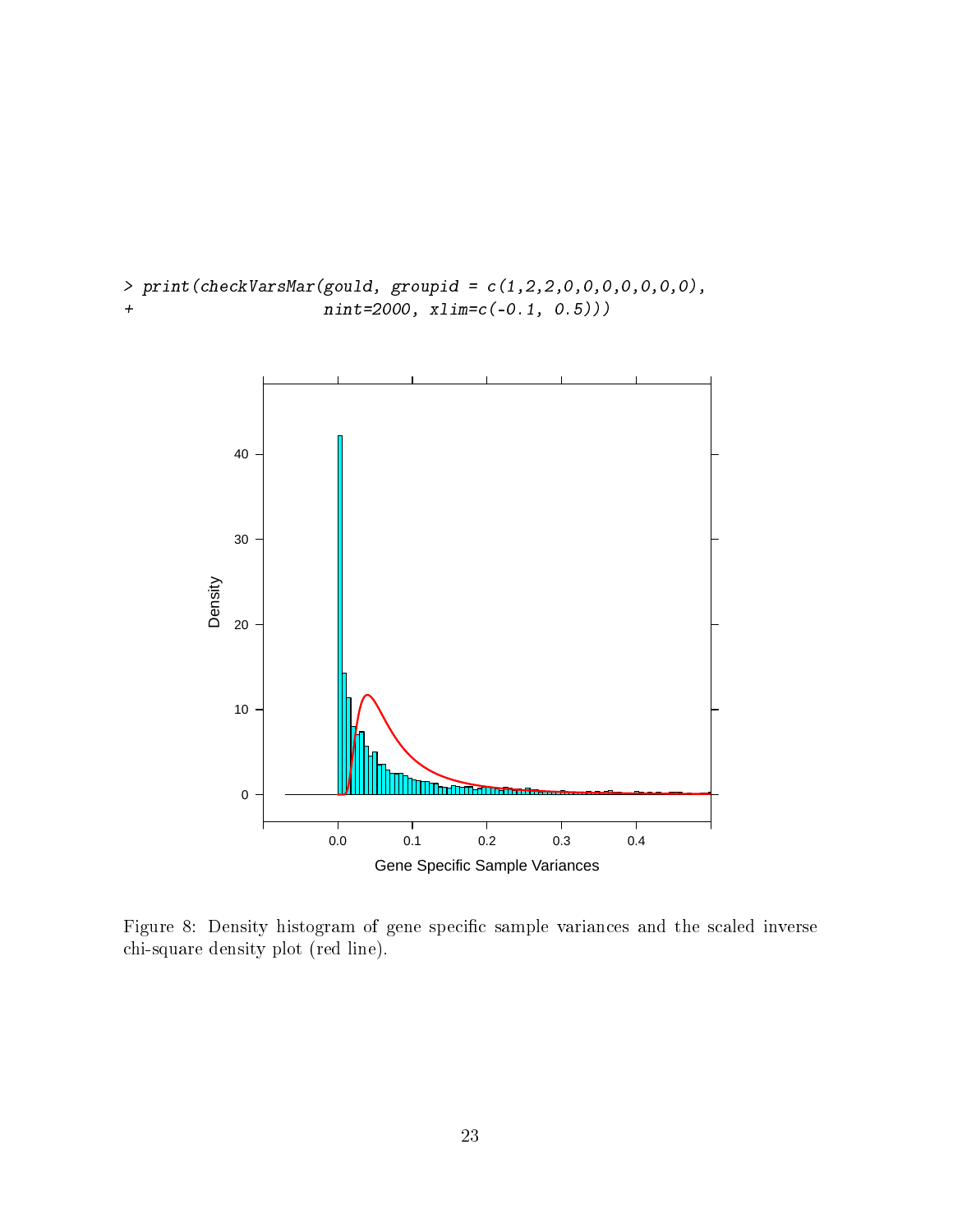> print(plotMarginal(gg4.em.out, data = gould))



Figure 9: Marginal densities for Gamma-Gamma model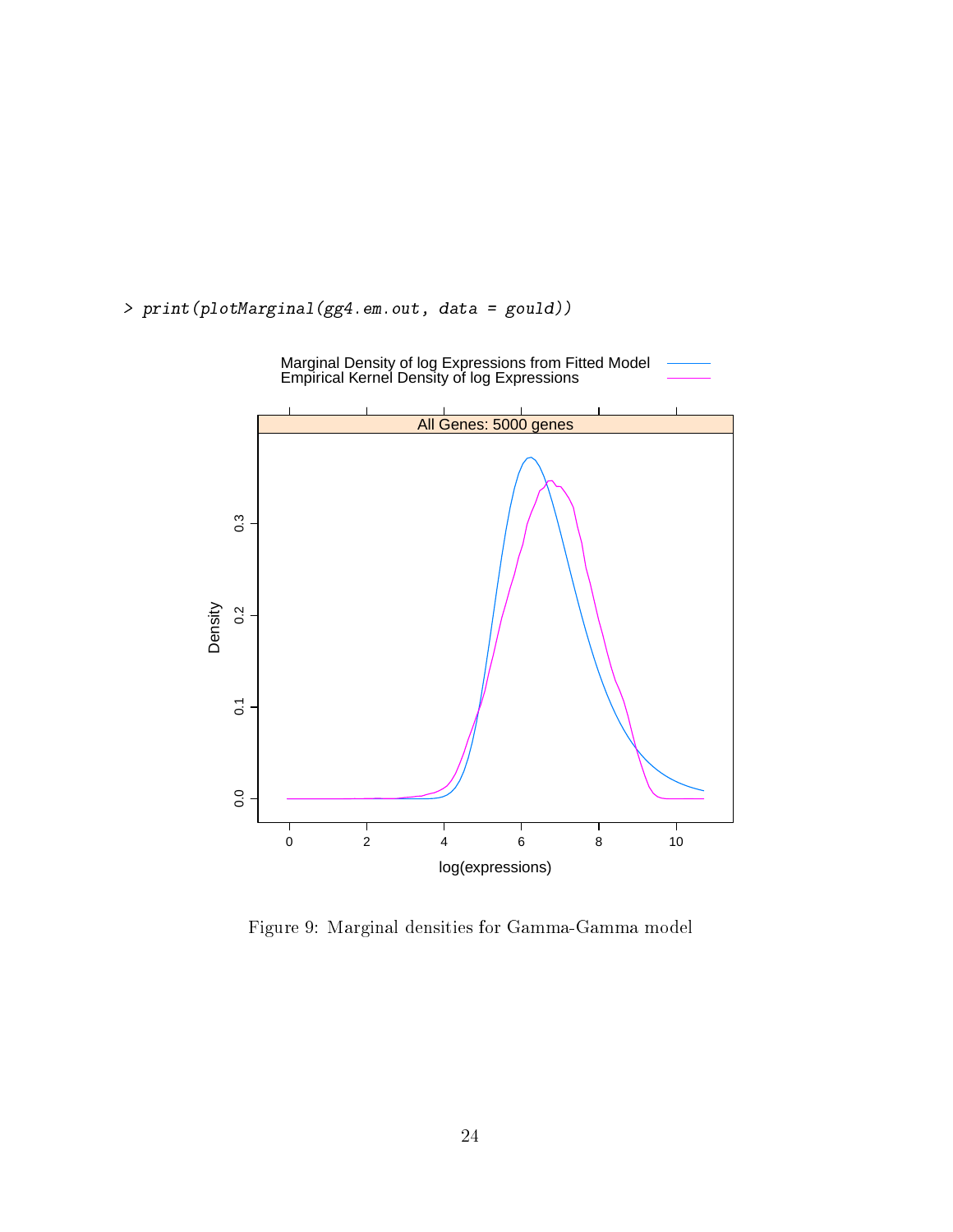### > print(plotMarginal(lnn4.em.out, data = gould))



Figure 10: Marginal densities for Lognormal-Normal model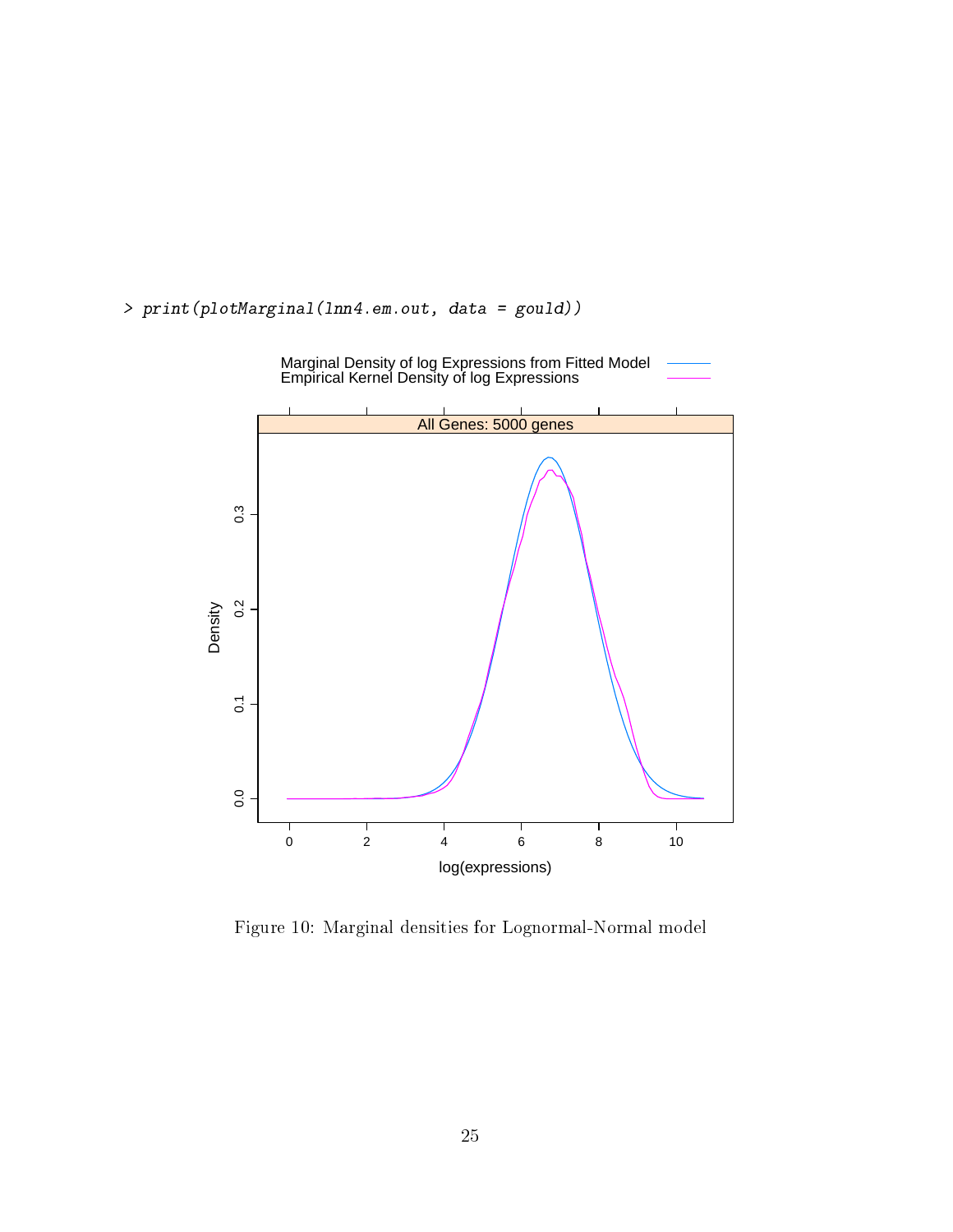



Figure 11: Density histogram of gene specific sample variances and the scaled inverse chi-square density plot (red line).